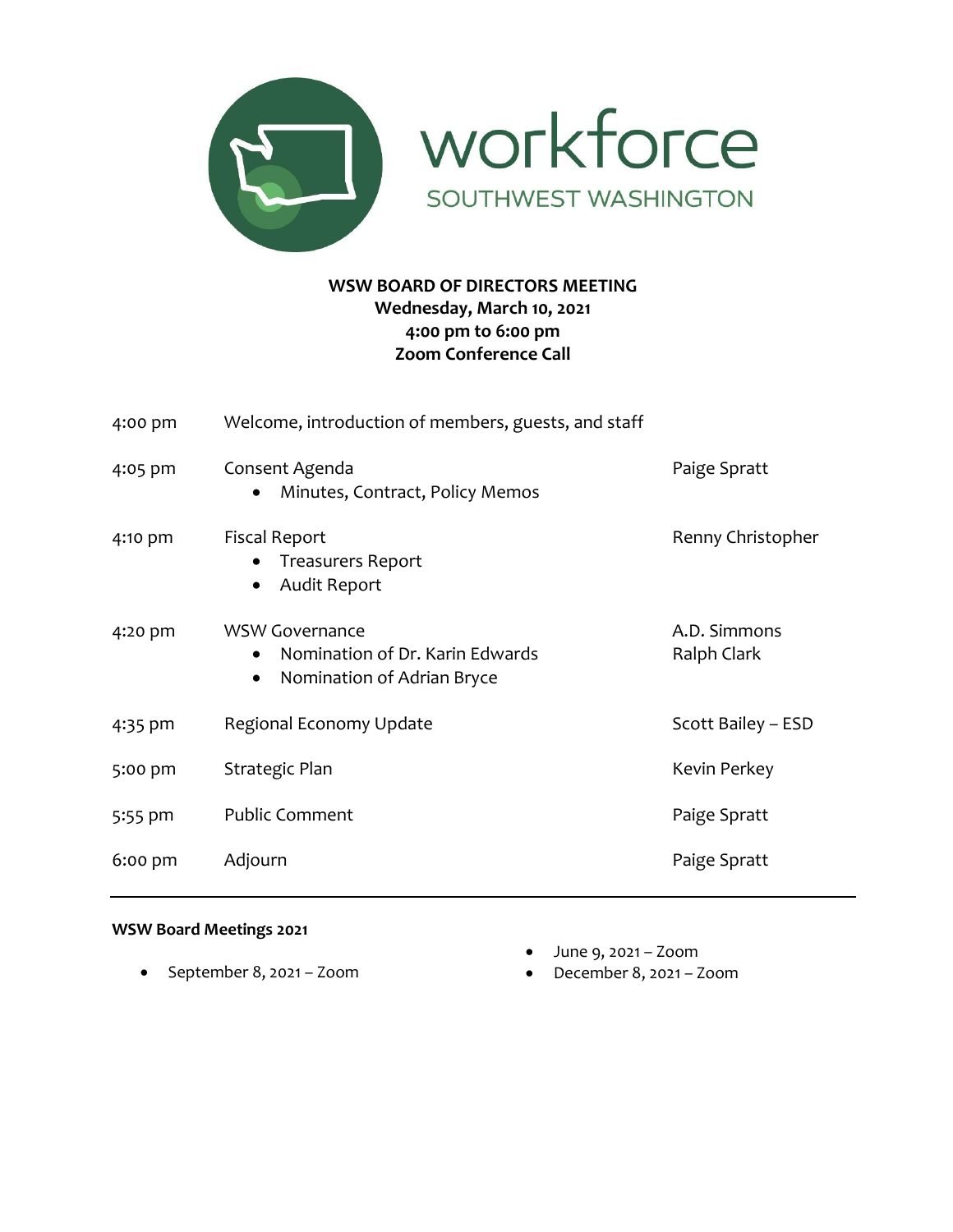

## **WSW Board Meeting Minutes December 9, 2020 4:00 p.m. Zoom Conference Call**

**Board Members Present:** Darcy Altizer, Mike Backman, Ben Bagherpour, Chris Bailey, Jen Baker, Mike Bridges, Bob Carroll, Renny Christopher, Ralph Clark, Monte Constable, Kelley Foy, Bob Gustainis, Scott Haas, Ilona Kerby, Mara Kieval, Eddie Martin, Michele Mulhern, A.D. Simmons, Ted Sprague, Paige Spratt, and John Vanderkin.

**Board Members with Excused Absences:** Diane McWithey and Shannon Stull.

**Board Members with Unexcused Absences:** Bob Jungers.

**Guests Present:** Joseph Hennessey, Jesse Oliver, Lisa Schauer, L McWilliams, Susan Milke, Jeff Swanson, Kevin Jones, Brittany Mills, and Matt Sneed.

**Staff Members Present:** Kevin Perkey, Kathy Ashley, Narek Daniyelyan, Denise Elliott, Amy Gimlin, Darcy Hoffman, Barri Horner, Alyssa Joyner, Kari Kollander, Miriam Halliday, Sean Moore, Nicole Hopkins, Benton Waterous, and Traci Williams.

#### **Welcome, Introduction of Members, Guests, and Staff**

Chair Paige Spratt opened the meeting at 4:05 p.m. and welcomed everyone in attendance. Members, guests, and staff introduced themselves.

#### **CONSENT AGENDA**

Chair Spratt entertained a motion to approve the Consent Agenda, consisting of the minutes from the Council meeting held on September 9, 2020, Contract Memo, and Policy Memo; which included WSW Fraud and Incident Reporting Policy #1005 Rev 2 and WSW Data Privacy & Security Requirements Policy #2010.

#### **Jen Baker moved to approve the Consent Agenda as presented, second by John Vanderkin. Motion carried.**

Mike Backman, outgoing Wahkiakum Commissioner was recognized for his dedication of service on the board. Mr. Perkey and the full board wished him well in his next endeavor.

#### **FISCAL REPORT**

WSW Treasurer, Renny Christopher presented the budget memo to the full Board, highlighting that nine new grants were awarded to WSW and added to the budget totaling \$2,585,873. Treasurer Christopher also addressed that a line item for WIOA Contracting – Additional has been added to the budget -

WSW Board of Directors Meeting December 9, 2020 **Page | 1**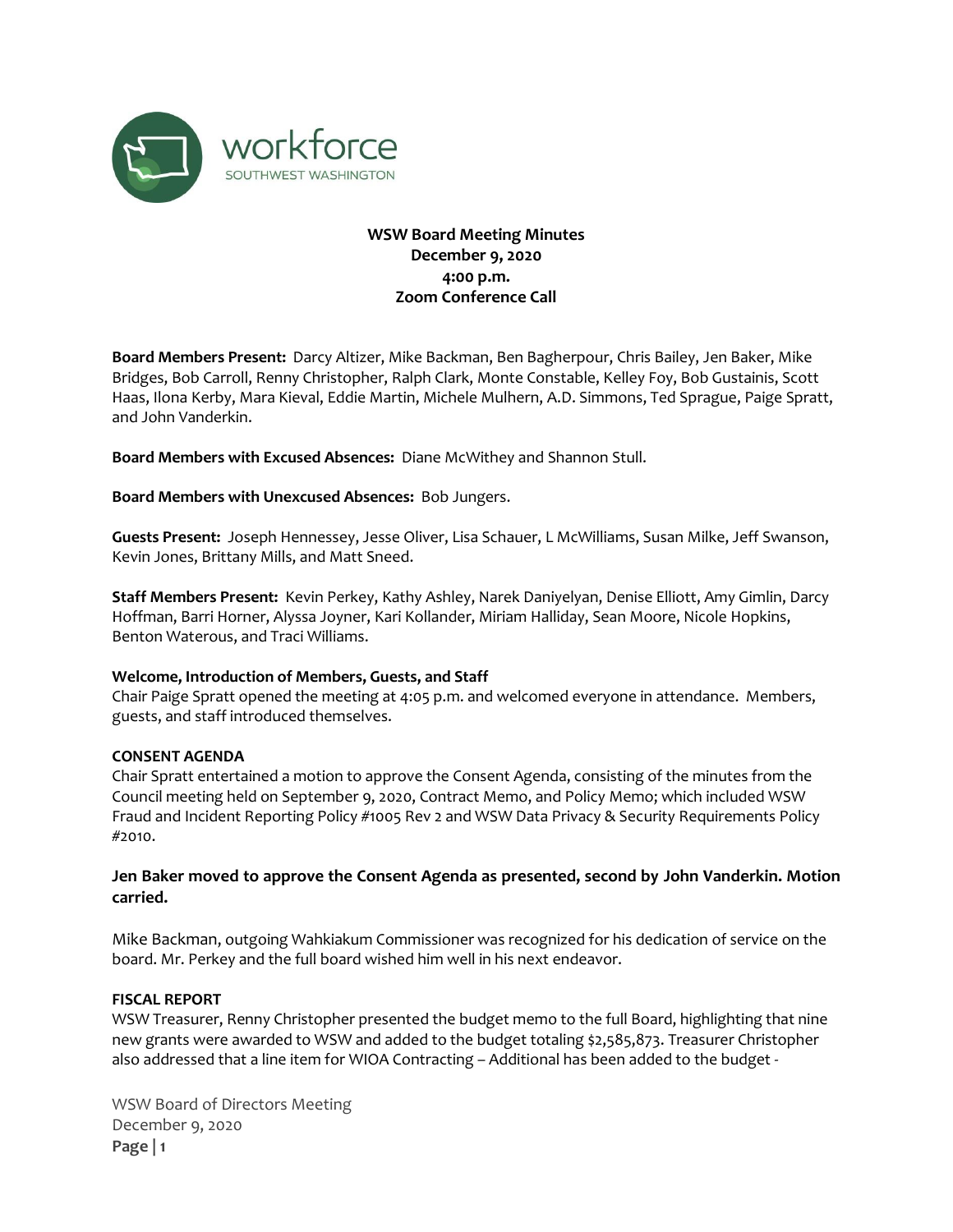\$1,380.769. This represents the additional contracted obligations needed to meet the 80% obligation requirement this fiscal year if enforced by the Department of Labor through ESD.

WSW Board Treasurer, Renny Christopher and WSW Chief Financial Officer, Barri Horner, recapped the necessary budget revisions for the second half of the fiscal year beginning on January 1, 2021. Following the presentation, questions were entertained and addressed by Mr. Perkey, Ms. Christopher, and Ms. Horner.

### **Mike Bridges moved to approve the January budget revision as presented, second by Ben Bagherpour. Motion carried.**

#### **CEO REPORT**

Mr. Perkey shared with the board that WSW's Narek Daniyelyan, has been nominated for the Accomplished and Under 40 and thanking him for all his hard work for WSW. Mr. Perkey also wanted to update the board on the strategic planning process, acknowledging the hard work that has taken place with the staff, Strategic Task Force, and Point North Consulting. Since the Strategic Plan Board Retreat was held, WSW has held a series of community convenings and the first of three committee meetings which were held around People, Business, and Systems. With the feedback obtained, WSW is actively reframing the strategic plan and working on goal setting around Program, System, and Business. Mr. Perkey also shared the working strategic plan draft to the whole board, stating the goal is to have a plan going forward at the beginning of March and will share with the full board at the next March board meeting. Questions and comments were addressed by Mr. Perkey.

#### **CHILDCARE MODEL DEVELOPMENT**

Director of Programs, Miriam Halliday shared a presentation to the board around Thrive-Childcare + Workforce, highlighting some specific investments that WSW has invested in thus far in childcare. Ms. Halliday also shared a brief overview of what WSW's outcomes were wanted through Thrive. The three core values of Thrive remain investment, community organizing, and employer driven. It was noted that the main challenge that has been seen during phase 1, was the employees' inability to secure childcare has major effects for businesses and the economy. The outcome is to build and develop a new model for childcare in the workforce.

Ms. Halliday introduced WSW's new partner to Thrive, consultants, Kevin Jones and Jeff Swanson from Exigy who takes on the role of the neutral leader that provides negotiations with companies and childcare providers. Mr. Swanson presented to the board a presentation on their approach for finding the needs of childcare with the community. First steps included defining the problem and scope, which led to stakeholder engagement and interviews. Analysis and reporting were next, which produced the development of recommendations for the next phase of work – feasible strategies to increase childcare capacity. When Exigy interviewed stakeholders, it was found that their employee's challenges around childcare included affordability, availability, location, and operating hours. Mr. Swanson also informed the board that according to Washington STEM, the average cost of childcare in SW WA is \$9,288. From Exigy's findings, the recommended next steps for phase II includes, working with previously - interviewed stakeholders who expressed a willingness to work with external parties to address this issue, develop a feasible programmatic strategy to increase childcare capacity meeting workforce needs. Questions were invited and addressed by Mr. Swanson, Mr. Jones, Ms. Halliday, and Mr. Perkey.

#### **PUBLIC AND BOARD COMMENT**

Public comments were invited but none were forthcoming.

#### **ADJOURNMENT**

WSW Board of Directors Meeting December 9, 2020 **Page | 2**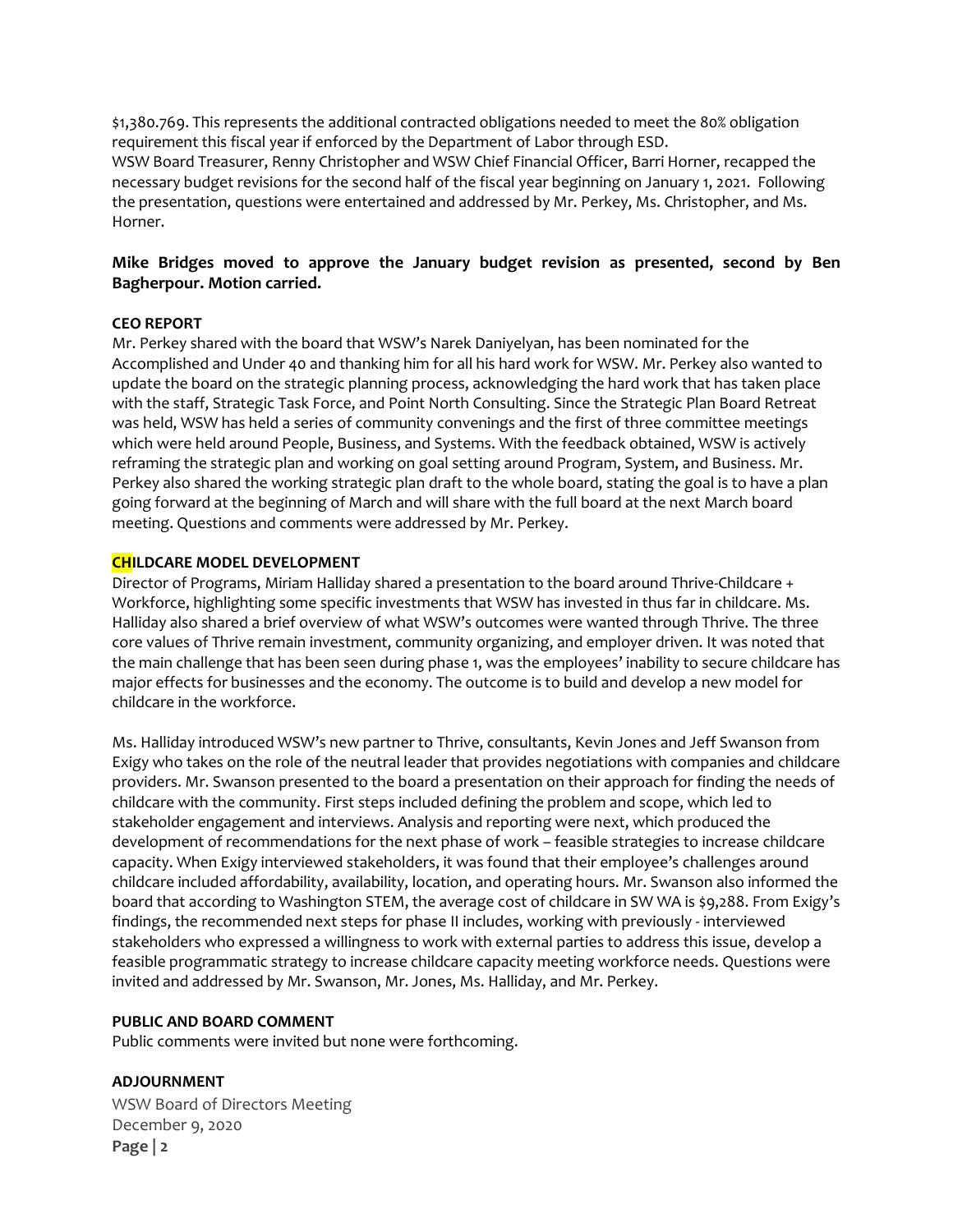With nothing further for the good of the order, Chair Spratt entertained a motion to adjourn the meeting at 5:20 p.m.

**Mike Bridges moved to adjourn the meeting at 5:20 p.m., second by Ralph Clark. Motion carried.** 

WSW Board of Directors Meeting December 9, 2020 **Page | 3**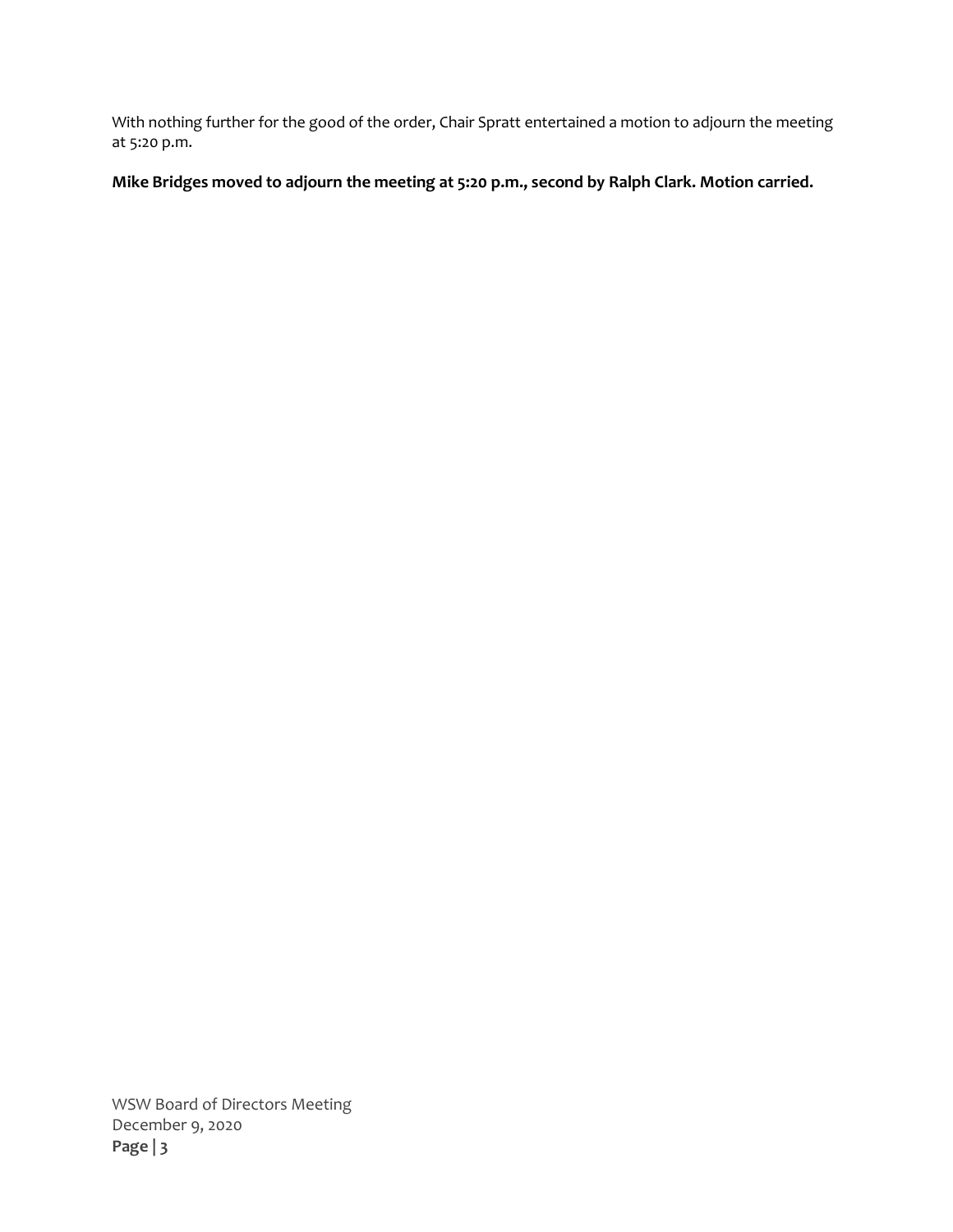

#### **CONTRACT MEMO**

**DATE:** MARCH 10, 2021

**TO:** KEVIN PERKEY

WSW BOARD OF DIRECTORS

**FROM:** AMY GIMLIN, WSW CHIEF OPERATING OFFICER

**RE:** CONTRACT/GRANT UPDATES

WSW *executed* the following contracts:

• Equus Workforce Solutions contract to provide Disaster Relief and Employment Recovery for Peer Resource Coordinators to provide mentorship and social support for Dislocated Workers in Opioid Recovery. Also, provide Disaster Relief and Employment Recovery COVID-19 and Opioid Recovery case management services to support economic recovery in SWWA specific to career coaching for individuals receiving services at both WorkSource locations and via virtual workforce development pathways. Contract not to exceed **\$503,568**.

WSW *modified* the following contracts:

- Partners in Careers Northwest Promise contract to extend services to December 31, 2021. Contract amount did not change.
- All three WIOA Youth contracts with Equus to add BFET terms and conditions. Contract amounts did not change.
- Exigy contract increased by \$30,000 and extended to June 30, 2021. Total contract \$55,000.
- Equus Workforce Solutions Thrive contract modified to increase budget by \$16,814, revise statement of work and performance, and BFET terms added. Total contract \$480,727.
- Strategies 360 contract modified to extend the end date to December 31, 2021 and increase budget by \$10,000. Total contract \$20,000.
- Equus Workforce Solutions One Stop Operator contract modified to increase budget by \$505,400 for a total contract \$1,323,553.
- Equus Workforce Solutions Northwest Promise contract to extend services to December 31, 2021 and increase budget by \$34,000. Total contract \$689,298.
- Equus Workforce Solutions Disaster Relief COVID NDWG, to revise the indirect rate.

#### WSW *notification of grant award/execution*:

- WSW received executed grant modification for WIOA Title I Youth, Adult, Dislocated Worker. The modification lowered performance based on current COVID results.
- WSW received executed grant modification for BFET program increasing budget by \$20,000.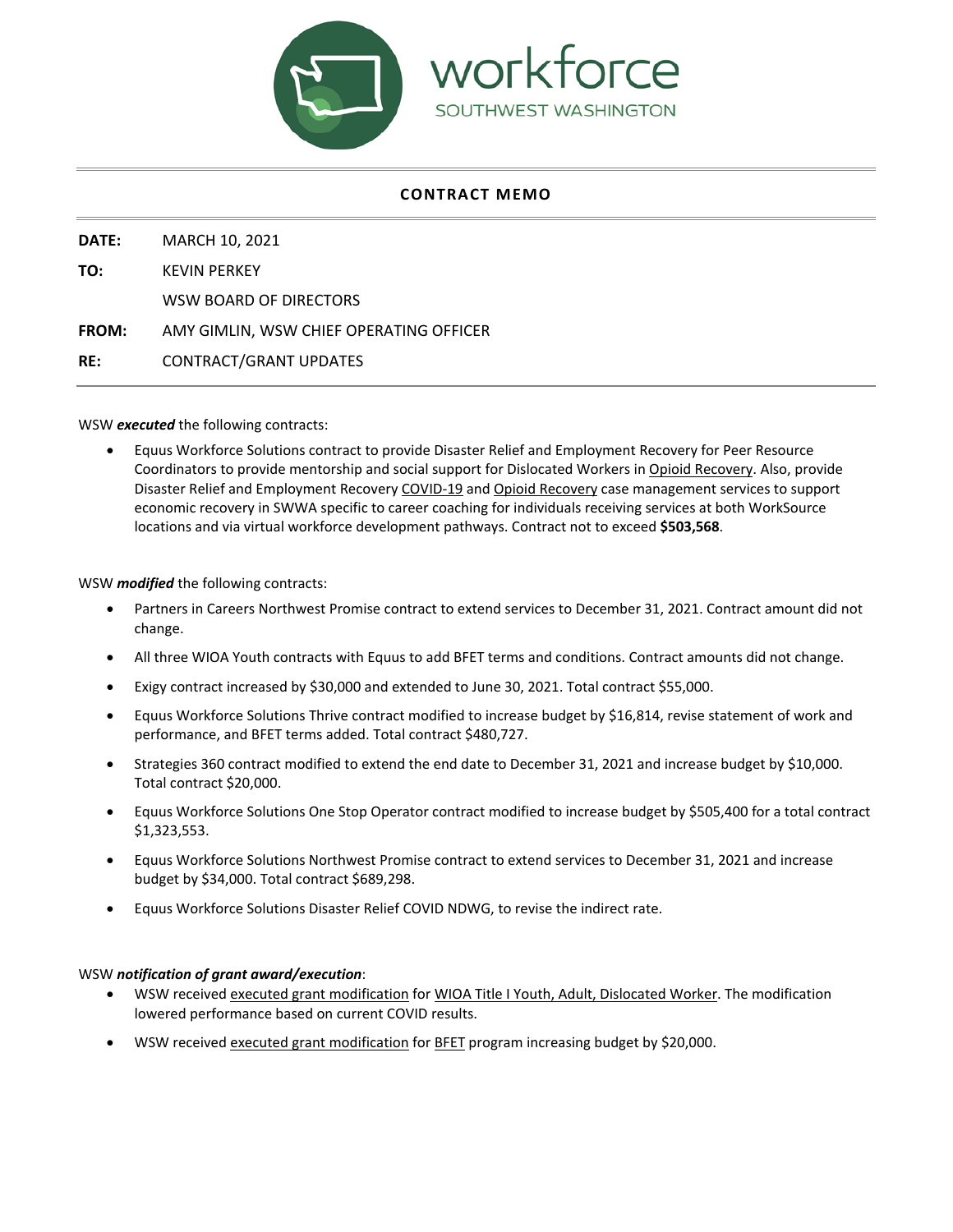

## **POLICY MEMO**

**DATE:** MARCH 10, 2021

**TO:** KEVIN PERKEY

WSW BOARD OF DIRECTORS

**FROM:** AMY GIMLIN, WSW CHIEF OPERATING OFFICER

**RE:** POLICY UPDATES

#### **WSW Supportive Services Policy #3005**

This is a revision to the original policy. During our recent ESD monitoring, one of our previous providers did not appropriately follow our policy for issuing incentives to youth participants. We discussed and found that incentives are not being used by our current provider and therefore will be removed from the policy and not allowed in our area. If a provider has a need, they can ask for an exception and staff will consider all options. Also, in this revision we clarified documentation and tracking of supportive services. See attached document with track changes for the revisions requested for approval.

Based on the approval process, this policy approval falls under **Tier 3** Executive Board and **Full Board approval**. The Executive Board approved revision at the January 27, 2021 meeting.

#### **Tier 3 – Substantial**

Definition: Substantial revisions consist of significant revisions to a current policy or a State or Federal mandated "new" policy with local revisions made that will affect service delivery. These revisions require approval from both Executive Board and Full Board.

#### **WSW Trade Act and Dislocated Worker Co-Enrollment Policy #3036**

This is a new policy based on a requirement from DOL and ESD. This policy requires Trade Act Assistance (TAA) to send referrals of trade-affected individuals to the WIOA Title I Dislocated Worker (DW) program for coenrollment. Also, requires the DW case manager to follow up and record enrollment. This policy requires an integrated approach and coordination of services by both programs. See attached document with track changes for the revisions requested for approval.

Based on the approval process, this policy approval falls under **Tier 3** Executive Board and **Full Board approval**. The Executive Board approved revision at the January 27, 2021 meeting.

#### **Tier 3 – Substantial**

Definition: Substantial revisions consist of significant revisions to a current policy or a State or Federal mandated "new" policy with local revisions made that will affect service delivery. These revisions require approval from both Executive Board and Full Board.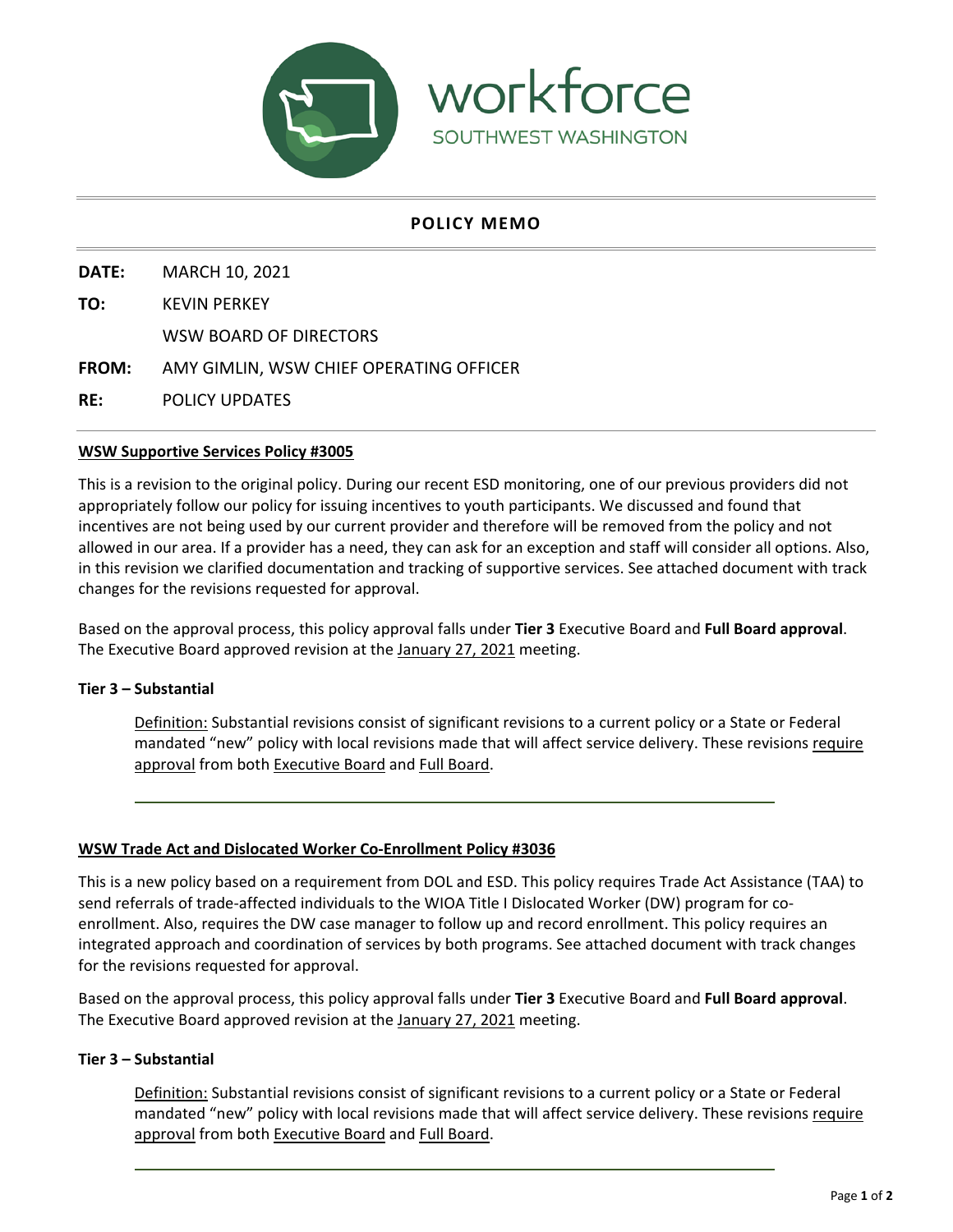#### **WSW Monitoring Policy #2003**

This is a revision to the original policy. Revisions were made to the timeline to show a more appropriate timeframe and addition of the allowability to conduct a remote review. To review revised version, click [here.](https://workforcesw.org/wp-content/uploads/2003-rev-3-monitoring-policy.pdf)

Based on the approval process, this policy approval falls under **Tier 2** Executive Board and **Full Board notification**. The Executive Board approved revision at the February 24, 2021 meeting.

#### **Tier 2 – Intermediate**

Definition: Intermediate revisions consist of minor tweaks to language to improve functionality for service providers. The modification could be a change requested by the service provider. These revisions require Executive Board approval and Full Board notification.

#### **WSW Eligibility Guidelines and Documentation Requirements #3028 and Eligibility Handbook**

This is a revision based on a requirement from DOL and ESD. The policy and corresponding handbook are revised to update the data validation requirements and link to the new TEGLs (Training and Employment Guidance Letter). Added a performance metric for Priority of Service directed by DOL in TEGL 7-20. The state has not issued additional guidance or measurements regarding Priority of Service this handbook shows what DOL is requiring. To review policy #3028 click [here](https://workforcesw.org/wp-content/uploads/3028-rev-4-eligibility-guidelines-and-documentation-requirements.pdf) and to review the handbook revisions clic[k here.](https://workforcesw.org/wp-content/uploads/eligibility_policy_handbook_wsw_jan-2021.pdf)

Based on the approval process, this policy approval falls under **Tier 1** Executive Board and Full Board **notification**. The Executive Board reviewed revision at the February 24, 2021 meeting.

#### **Tier 1 – Minimum**

Definition: Minimum revisions consist of grammar, spelling, branding changes, State or Federal mandated adjustments, or a new State or Federal mandated policy with no local revisions. These revisions would not require Executive or Full Board approval but would be included in a notification memo.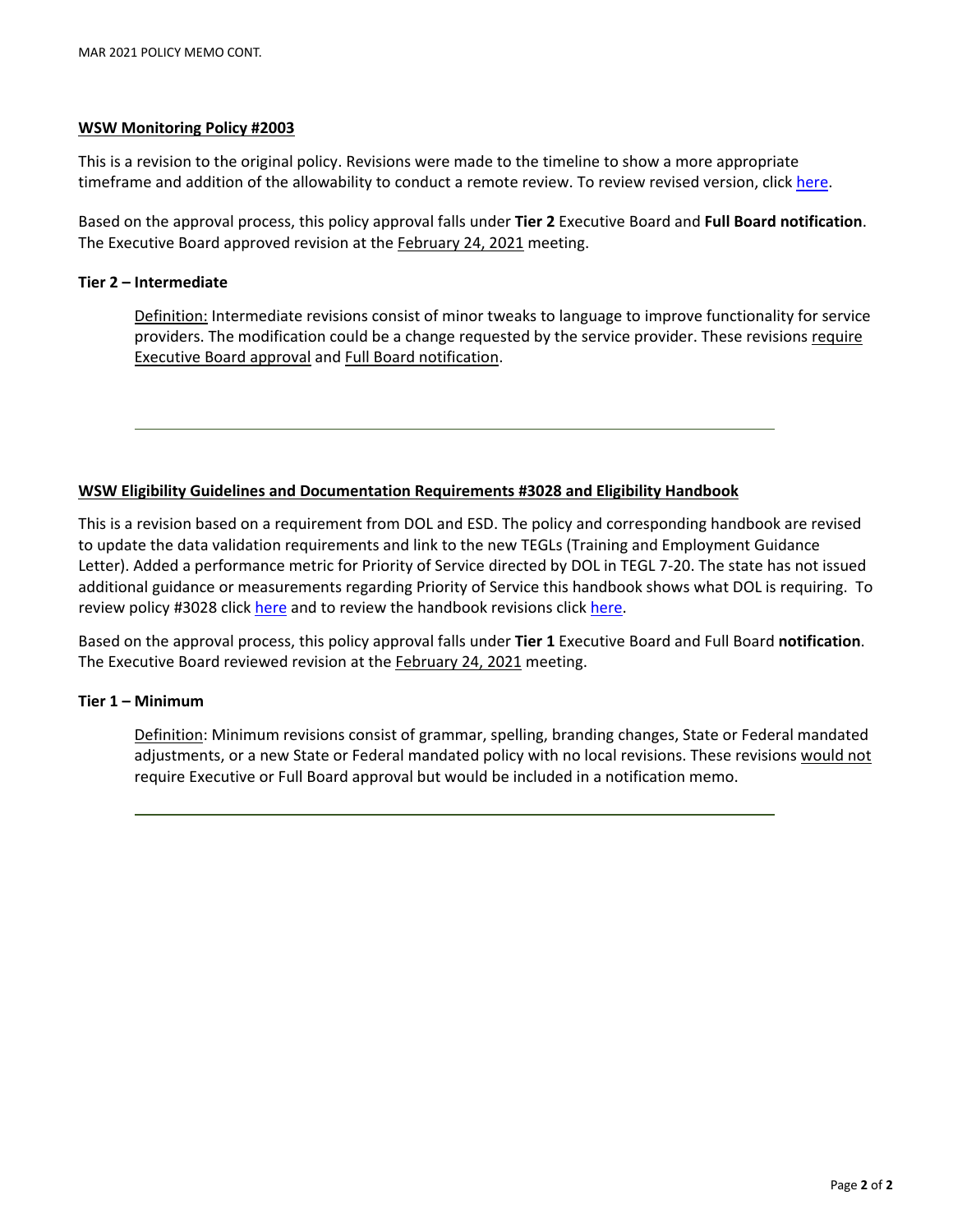

# **SUPPORTIVE SERVICE and NEEDS RELATED POLICY POLICY #: 3005 Revision 6**

Original Policy Date: 4/16/2012 Effective Revision Date: 3/10/2021

### **Purpose:**

Workforce Southwest Washington is issuing this policy to establish the principles and procedures for providing supportive services to participants enrolled in federally funded programs, including but not limited to Workforce Innovation and Opportunity Act (WIOA), other programs that allow participant supportive services, and YouthBuild. Additionally, WIOA calls for the Local Board, in partnership with the One‐Stop partners and community service providers, to effectively coordinate resources and the provision of supportive services.

### **Background:**

[The Workforce Innovation and Opportunity Act,](https://www.congress.gov/113/bills/hr803/BILLS-113hr803enr.pdf) in Section 3 (59), generally define a supportive service as "services such as transportation, child care, dependent care, and housing, which are necessary to enable an individual to participate in activities authorized under this Act." [The Final Rules](https://www.doleta.gov/WIOA/Docs/wioa-regs-labor-final-rule.pdf) take it one-step further to say supportive services may include the following:

- a) Assistance with transportation
- b) Assistance with childcare and dependent care
- c) Assistance with housing
- d) Needs-related payments (not allowable in our workforce development area)
- e) Assistance with educational testing
- f) Reasonable accommodations for individuals with disabilities
- g) Legal aid services
- h) Referrals to health care
- i) Assistance with uniforms or other appropriate work attire and work-related tools, including such items as eyeglasses and protective eye gear
- j) Assistance with books, fees, school supplies, and other necessary items for students enrolled in postsecondary education classes and
- k) Payments and fees for employment and training-related applications, tests, and certifications.

While this definition contains some illustrative examples, WSW will define the local expectations and requirements further in the policy.

## **Policy:**

Supportive services are one mechanism available to support participation in program services and/or activities to secure and retain employment or post-secondary education. Registration, pursuant to the provisions of the program of enrollment, is an absolute prerequisite to the delivery of supportive services.

For WIOA Title I youth participants, supportive services are among the 14 required program elements and must be available to all registered participants.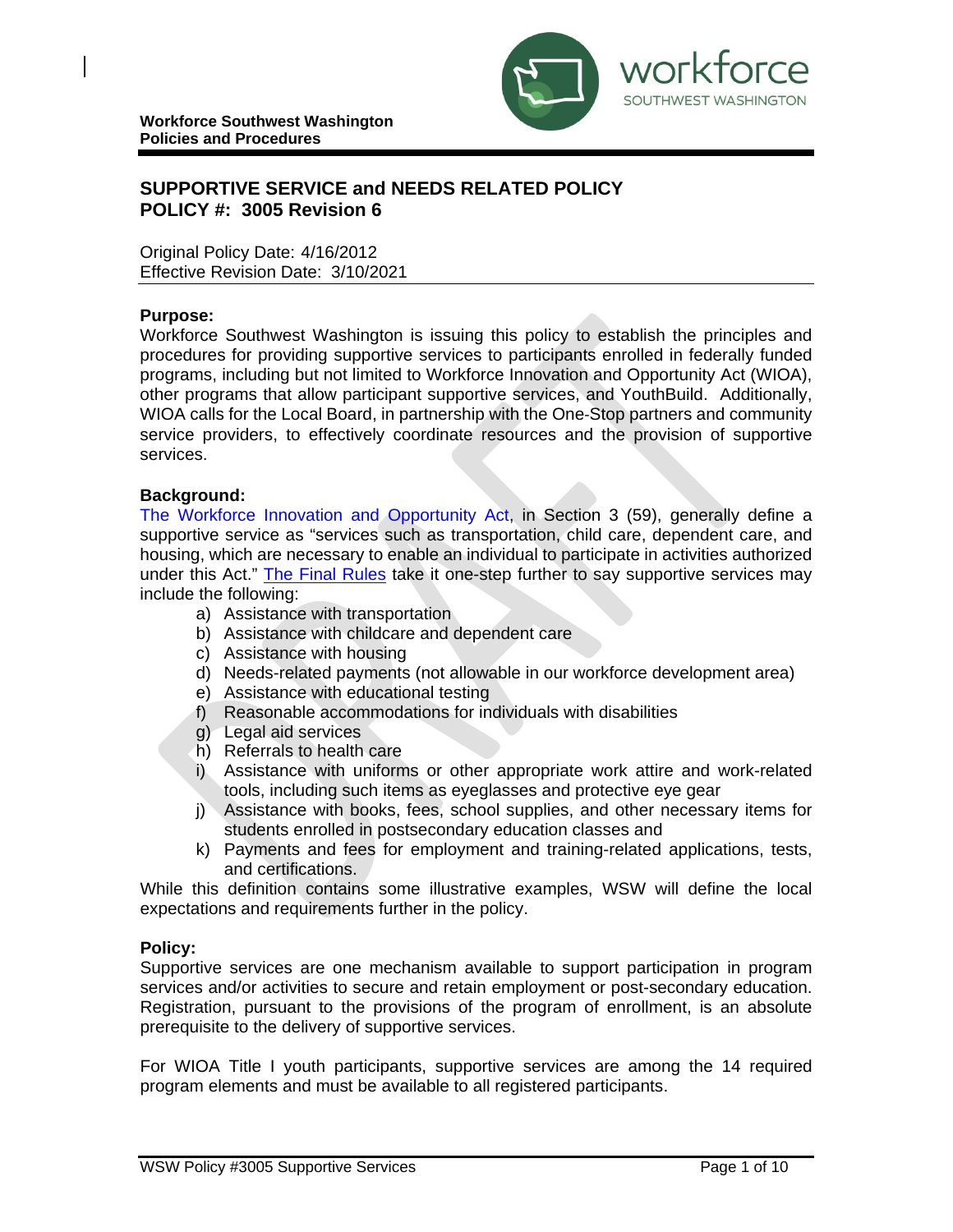If the support is required to participate in training (occupational skills training), it is not considered a "supportive service" it is considered part of the ITA training cost. If it is not required for training, but necessary to continue training or gain employment it is considered a "supportive service". If the support is a course requirement it must be written on the course syllabus or part of the registration paperwork for the training and a copy of the requirement documentation must be kept in the participant file as part of the supportive service records.

For work-based learning trainings (OJT, WEX, Internships, Apprenticeships), the items required to participate in the training are considered supportive services and should be charged accordingly.

Allowable training expenses affiliated with training paid by programs other than WIOA Title I (such as Vocational Rehabilitation (VR), Trade Adjustment Assistance (TAA), or community and technical colleges through Worker Retraining (WRT) can be funded by WIOA Title I as a supportive service if:

- The participant is also eligible for and enrolled in a WIOA Title I program.
- A non-WIOA Title I program selected and is paying the tuition for the training.
- Costs for allowable training expenses are not covered by Pell, other financial aid programs or private scholarships.
- The WIOA Title I program and case manager had no direct involvement in the process of selecting the training, which precludes the establishment of a WIOA-Funded ITA.

However, since supportive services do not trigger or extend participation for adults and dislocated workers, there must be an accompanying Title I-funded career service to trigger a participation episode.

Document training-related expenses as supportive services through case notes, which will prevent the appearance of duplicate spending between WIOA and other federally funded programs.

Supportive services are not entitlements and shall be provided on the basis of a documented financial assessment and/or individual circumstances, the absence of other resources, and the availability of program funds. Reimbursement shall be for actual costs. Supportive services may be provided to a participant who meets the following requirements according to [final rule citation 680.910:](https://www.doleta.gov/WIOA/Docs/wioa-regs-labor-final-rule.pdf)

- 1) The participant is registered in a WIOA, YouthBuild, or other WSW Program that allows supportive services. For Youth programs, the participant can also be receiving follow-up services and support is needed to obtain or retain employment or continue education; and
- 2) The participant is receiving career or training services as defined in WIOA secs. 134(c)(2) and (3). Supportive services cannot be provided as a stand-alone service; and
- 3) Supportive services are necessary to enable continued participation in career or training services; and
- 4) The participant is unable to obtain similar services from another source (non-WIOA or non-YouthBuild). Research was done to show all other resources were exhausted; and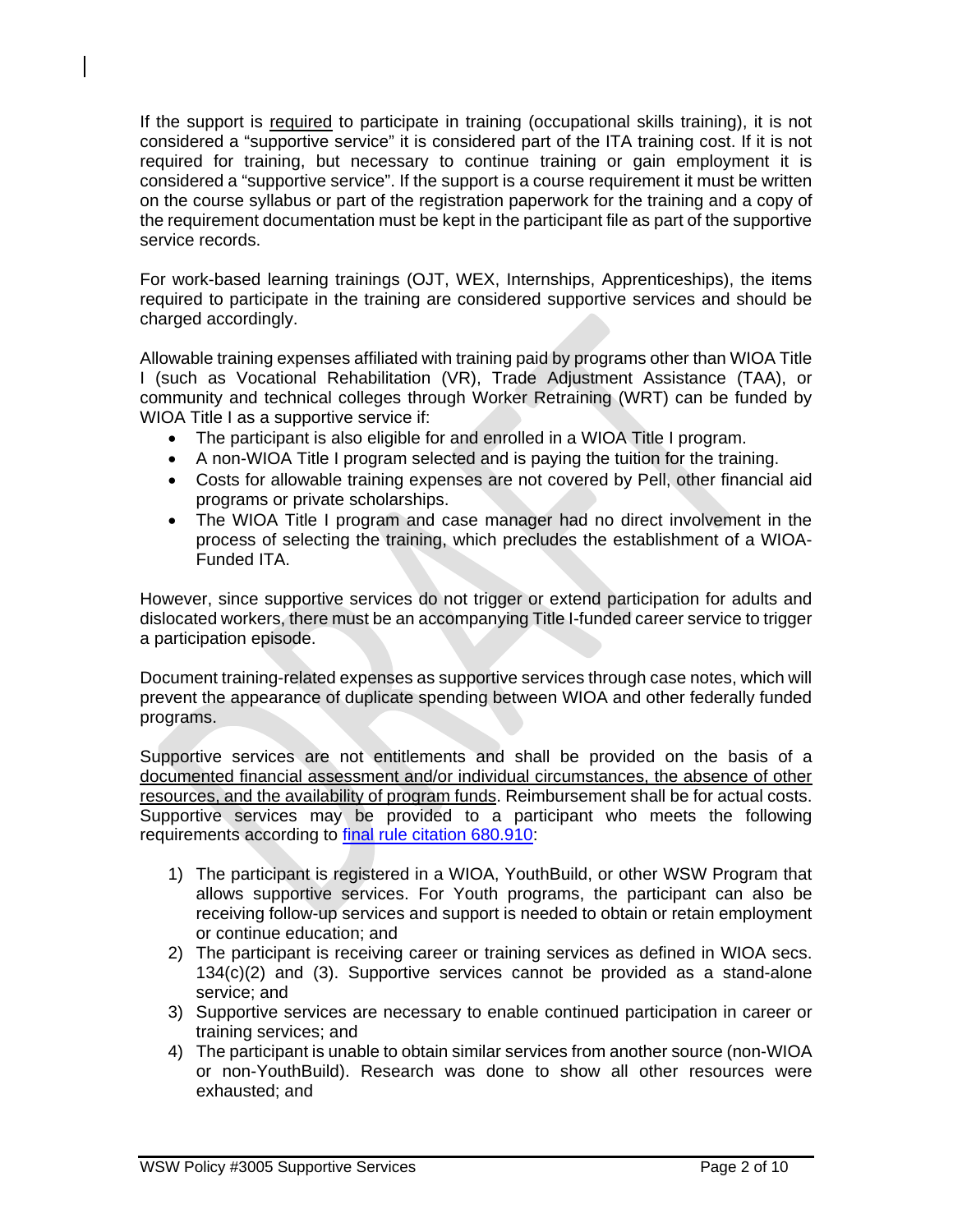5) The participant has a documented financial assessment supported by the youth's ISS/IDP or adult employment plan (IEP).

Service providers must establish internal controls that result in equitable treatment, maximize allocations, and ensure coordination with, and referral of participants and applicants to, other community resources.

As a part of the assessment, program staff will determine a participant's need for supportive services and appropriate resources. The Individual Service Strategy (ISS for WIOA Youth), Individual Employment Plan (IEP for WIOA Adult or Dislocated Worker), or Individual Development Plan (IDP for YouthBuild) must document the supportive services needed to address barriers to a participant's employment goals and how they will be addressed.

Alternatives to WIOA or YouthBuild-funded supportive services must be sought prior to providing supportive services with WIOA or YouthBuild funds. WSW service providers will ensure that supportive services are available as defined in this policy to all eligible participants. Prior to providing a supportive service, case managers must ascertain if community referrals were made and all other resources were exhausted. This determination must be documented in case notes. In addition, it may also be documented on the hard copy supportive service form.

For the purpose of categorizing and defining these participant supportive services, the WSW recognizes the following support:

## **Career or Training Assistance**

A participant may receive Career or Training Assistance during program participation, provided that the support is determined necessary to: a) facilitate or continue participation; or b) maintain or increase employability by reducing barriers and establish employment eligibility. When assistance is provided, there must be a reasonable expectation that the assistance will resolve the situation; for example, if rent is paid for one month, there must be a reasonable expectation that the participant will obtain the resources to pay rent for the following months. Documentation of the barrier to participate in career or training services must be written in case notes. WSW approves the following supportive services; this list is intended to be an exclusive list services outside of this list are disallowed:

- a) Assistance with childcare or dependent care (read additional section below for more information).
- b) Assistance with transportation costs (read additional section below for more information).
- c) Purchasing uniforms or other appropriate work related attire or supplies, could include interviewing clothing or required clothing or supplies for employment such as protective eye wear, steel toe boots, business suit, work jeans, uniform, required tools, or items required by the employer for employment and allowable under this policy.

d) Youth incentives (read additional section below for additional guidelines).

- e)d) Housing assistance could include one month's rent, referrals to housing agencies.
- f)e)Grooming supplies/services could include hair cut or personal hygiene items such as shampoo, soap, toothpaste, or toothbrush.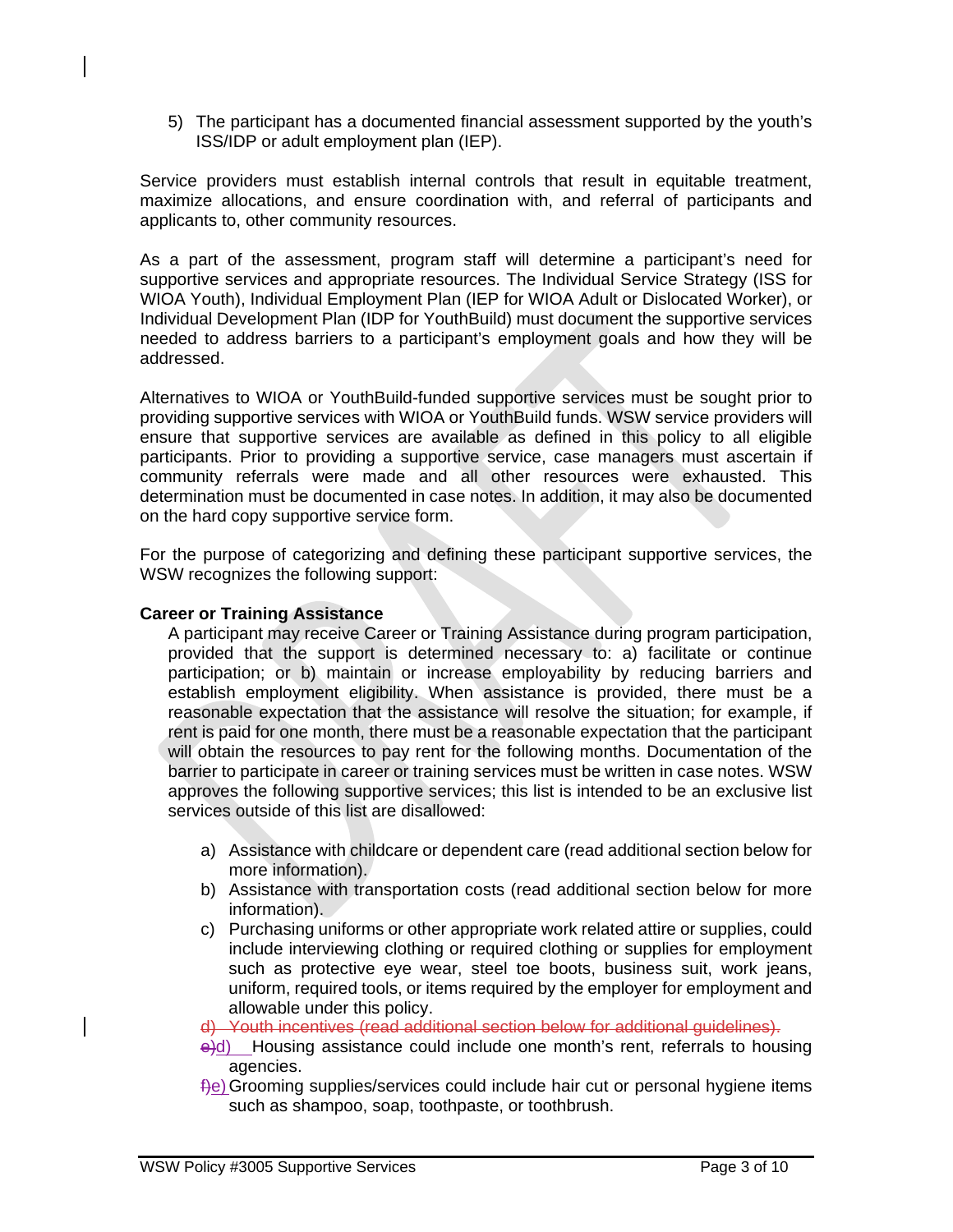g)f)Translation assistance could include interpreting services or document translation services.

 $h$ )g) Educational testing and accommodations could include GED testing fees.  $\hat{H}$ ) Reasonable accommodations for disabilities including learning disabilities.

- $\ddot{\theta}$ i) Legal aid could include referral to legal services, attorney down payment up
- to \$250, assistance/purchasing completion of legal forms up to \$100, or aid in expunging criminal records up to \$250. Total legal aid services not to exceed \$300 for each participant and must be documented as a career or training barrier. Legal aid must only be paid **once** per participant not to exceed a total of \$300 regardless of re-offense or legal aid service provided.
- $k$ )) Addressing debts or credit reporting issues, could include referral to credit reporting services or classes on personal finance.
- $\frac{f(k)}{k}$  Aid in securing a first-time driver's license, could include Department of Licensing fees and/or driver's training fee total cost up to \$500 (training and fees must be paid directly to a state registered driving school). Fee will only be paid **one time** all reoccurrences of fees is the participant's responsibility.
- m)l) Aid in securing a Commercial Driver's License, could include Department of Licensing first time fees or renewal fee.
- $\frac{m}{m}$  Assistance with books, fees, school supplies, and other necessary items for students enrolled in postsecondary education classes. All items must be listed on the course syllabus or college registration could also include postsecondary registration fee. Exceptions can be made for general school supplies. IE: notebooks, backpacks, pencils, etc. All other community and school resources should be exhausted prior to receiving general school support.
- $\Theta$ n) Payments and fees for employment and training-related applications, tests, and certifications. Payments or fees could include fees for state registered occupations (ie: nurse, CNA, childcare, or other health care occupations) or other recognized certifications that require a fee. Fee will only be paid **one time** all reoccurrences of fees is the participant's responsibility.
- p)o) Assistance with health care services could include medical, dental, and optical services or referrals to such services. Payments not to exceed \$150 per participant and
- q)p) Other supportive services approved by the WSW Program Manager prior to expenditure.

# **A. Child Care or Dependent Care Assistance**

Childcare or dependent care assistance is a supportive service provided to participants if it is determined that without it a participant will not be able to participate in career or training services or secure employment. Participants will be encouraged to make their own arrangements that they can afford when supportive services terminate. Case managers will document the after-assistance plan in case notes.

Childcare assistance may be provided to participants with children age twelve years or younger. Dependent care assistance may be provided to participants with a family member living in their household that requires adult supervision. Payment will be based on participant attendance; the applicable rate will be paid for each day of participation. Travel time may be added to the actual hours of participation, when necessary. If the participant is absent from training or a no-show to employment, care assistance will not be paid.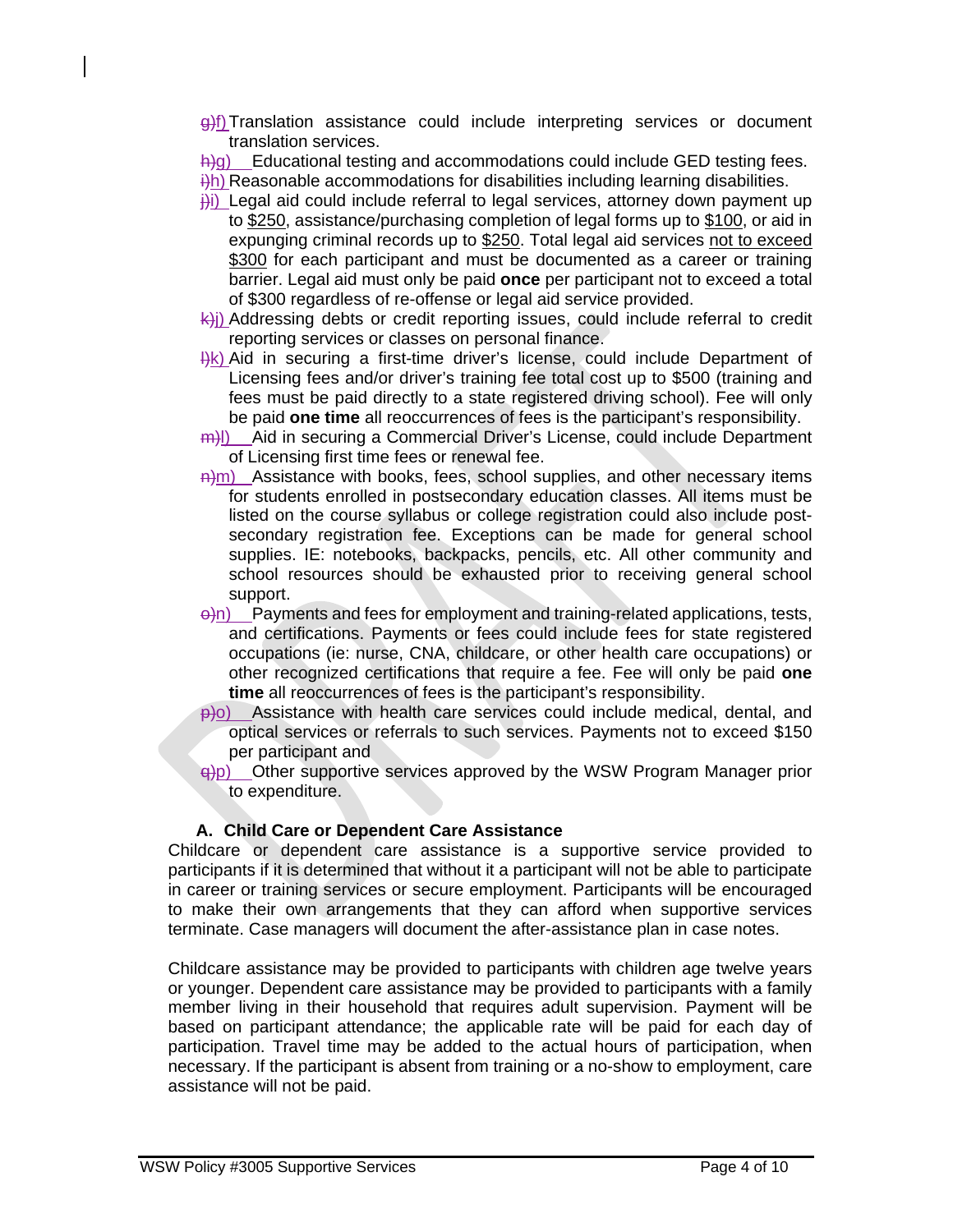Care assistance may be provided as a direct payment to a licensed care provider. Care assistance will not be provided when a competent adult (over the age of 18 years) residing at the same address as the participant and is available to provide care.

Care assistance will be provided at no more than the rate charged by the provider subject to the following maximum rates. Full-time care is defined as five (5) or more hours per day, while part-time care is less than five (5) hours per day. Rates are established as maximums, and should be reduced to reflect the participant's circumstances, estimated needs, and other sources of support. Child/dependent care services shall be paid to a licensed provider. Exceptions can be made if it is clearly demonstrated that such care is not readily available due to the child's age or special needs or in instances when there is no appropriate care available in the area. Such exceptions are intended as a temporary measure to allow the participant to engage in career or training services until acceptable care can be found. Exception must be documented thoroughly in case notes.

Care agreements shall be authorized for a maximum of sixteen weeks; they can be renewable if needed (need must be documented in case notes) and no other support assistance is available.

Requests for care payments will coincide with the submission of attendance reports. Program staff will review and endorse timesheets to verify the accuracy of the participant's request for care payments for career and training activities.

## **B. Transportation Assistance**

Southwest Washington is a mix of rural and suburban environments. This causes a variety of transportation problems for participants who do not own a vehicle or must travel great distances to and from work or training.

WSW service providers may provide transportation assistance in the form of bus passes, trip tickets, a fuel allowance, or personal vehicle repair/maintenance. Participants will be encouraged to use public transportation when available except when doing so will create more costly problems or major inconveniences and must be documented in case notes. Fuel vouchers must be used in lieu of direct payment to the participant.

Personal vehicle repair/maintenance is allowed when utilized for **participant's vehicle only**. The participant must be the registered owner of the vehicle in question of repair. Prior to approving expense, participant must provide a valid driver's license and vehicle registration to service provider. Vehicle repair/maintenance must not exceed \$500 per participant.

Fuel assistance, it is allowable to provide assistance if participant does not own a vehicle or driver's license but relies on a family member for assistance. If participant does not own the vehicle, it must be documented in case notes that an immediate family member provides transportation and public transportation is not available or feasible, participants may receive fuel assistance not to exceed 23¢ per mile for the estimated number of miles driven each week necessary to participate. This rate is based upon an estimated average cost per gallon of gasoline in your area divided by an estimated average of 15 miles per gallon for participant vehicles. To find your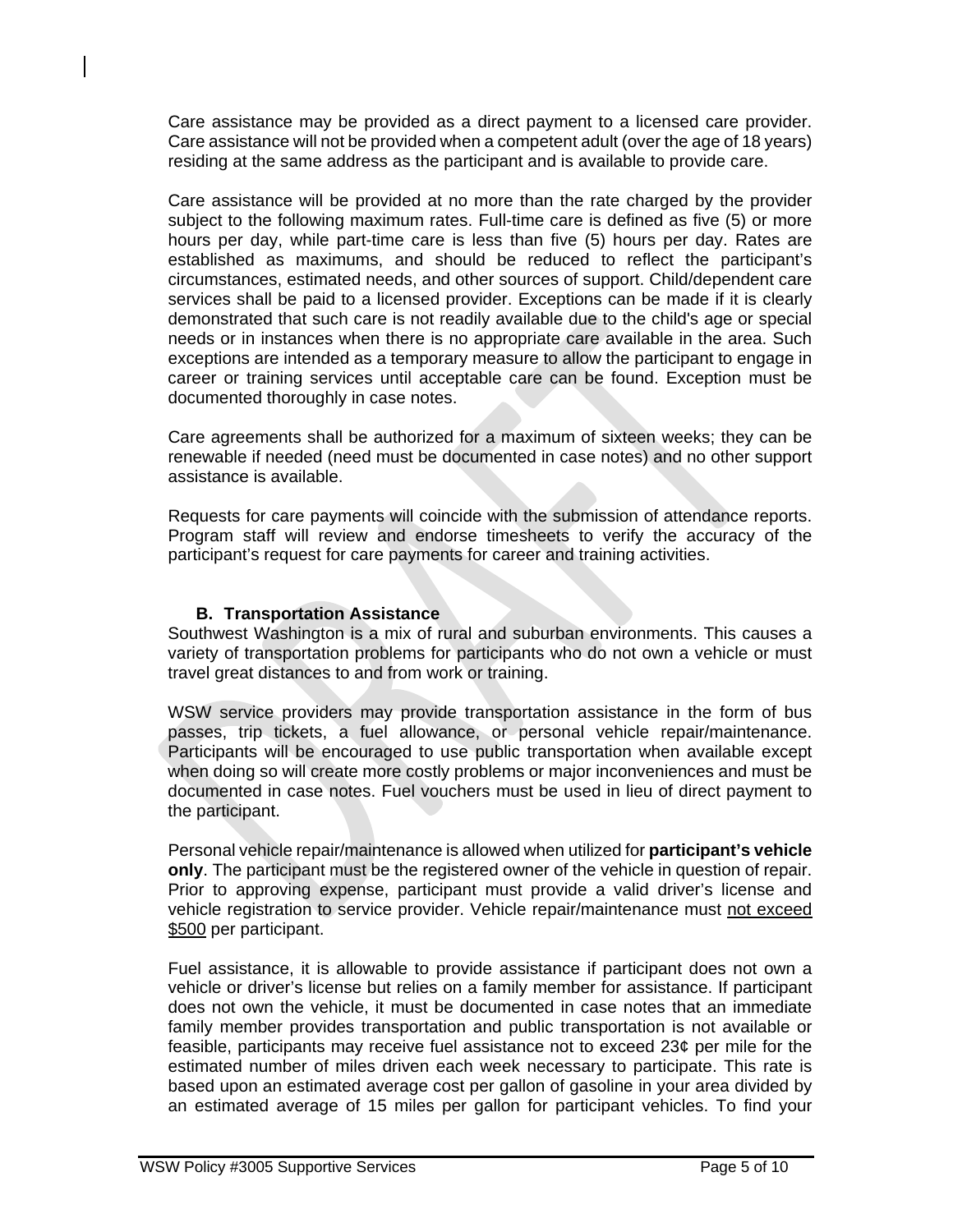average price per gallon for your area go to **AAA Gauge Report**. This formula establishes a maximum weekly amount, which should be reduced to reflect the participant's circumstances, estimated needs, and other sources of support. Service Providers must record the formula used either in case notes or on the signed supportive service form.

## **C. Youth Incentives**

WSW service providers will not administer youth incentives without prior permission from WSW Program Manager. Service provider must submit a waiver request explaining circumstances for which youth incentives are needed.

According to Final Rules 681.640, incentives may be used to reward youth participants for recognition of achievement of milestones directly tied to work experience or career/training activities. Must be tied to the goals identified in the youth's ISS. Milestones could include improvements marked by testing achievements or other successful outcomes. Incentives **may not** be used for recruitment purposes or returning eligibility documentation to the case manager. The following is the exclusive list of allowable incentive achievements and their caps, no other categories are allowed:

- 1. A youth passing the state GED or High School Diploma test.
	- a. A youth passed all four tests of the GED or achieved a High School Diploma earning \$80 **or**
	- b. A youth passed an individual GED test, earning \$20 each.
- 2. A youth earned an industry-recognized credential, earning \$25.
- 3. A youth completed their first quarter of post-secondary education, earning \$40.
- 4. A youth obtained unsubsidized employment and kept it for three months, earning \$40.
- 5. A youth achieved perfect attendance for a work experience, earning \$25.

Youth Service providers must develop an internal policy that outlines the distribution process, priority of achievement if necessary, incentive cap (if lower than this policy), documentation requirements (must follow OMB Supercircular 2 CFR 200) and must be approved by WSW prior to implementing. Internal policy must be revised to reflect new guidance outline in this policy. Service Providers must obtain documentation of achievement prior to dispensing the incentive to the youth participant. Documentation could include a copy of the GED, High School Diploma, a recognized credential, quarter grade print out, pay stubs, timesheets, or supervisor letter to document attendance. All documentation including signed supportive service form must be kept in participant file or uploaded to ETO. Incentives may be in the form of fuel cards, department store cards, or big box retail store cards. Service Providers cannot provide any form of entertainment as an incentive or supportive service (see Disallowed Supportive Service section for more information). Youth may receive up to \$200 in incentives.

Service providers must document (case note) the following in the case management system for each participant that receives an incentive payment(s): (1) the business case for the incentive payment's contribution to the participant's success and (2) how the incentive payment was calculated.

Service providers must also internally maintain appropriate and identifiable expenditure records of incentive payments for the purpose of local, state, and federal monitoring and audits.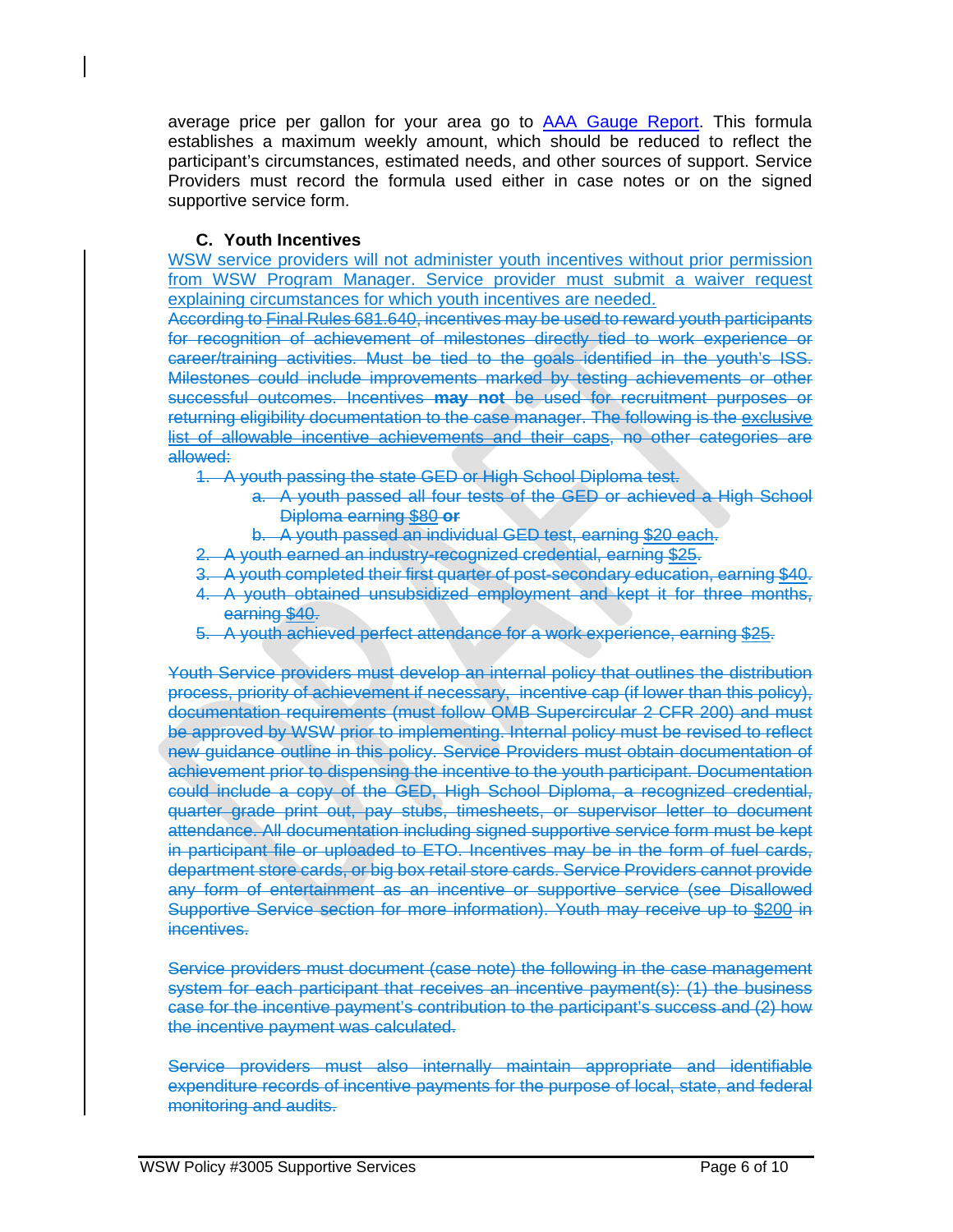### **Post-Exit Assistance**

Post-exit supportive services may be provided for up to one year following exit for youth participants *only*. Post-exit supportive services must be related to obtaining or maintaining employment or post-secondary education. Service Providers cannot provide assistance related to any training activities including but not limited to work experience, on-the-job training, internship or occupational skills training as paid training is disallowed as a follow up service. Any other allowable supportive service listed above is allowable in follow up and must be documented in case notes as why the support will help maintain or secure employment or post-secondary education. Supportive services provided during follow up must follow the same procedures as a current participant with the exception of; the case manager must enter the service in ETO as a "post program supportive service".

## **Procedures and Documentation**

The following procedures are provided to assist in administering supportive services:

A. Service Providers are authorized to provide supportive services payments up to \$2,500 (including follow-up) enrollment maximum per participant. For participants who are co-enrolled (Adult and Youth and/or YouthBuild), the maximum amount is \$2,500. Service Providers must work together to develop a supportive service plan on those co-enrolled. All individual supportive services caps still exist and must be included in the overall cap.

If a participant is exited from **all** programs and later returns months or years later to re-enroll in services, the enrollment period starts over and therefore the maximum amount starts over as well. The maximum amount is for the enrollment period in WIOA or YouthBuild.

- B. An amount above the maximum for the participant must submit an [exception](http://workforcesw.org/providers#policies)  [request](http://workforcesw.org/providers#policies) to the WSW Program Manager.
- C. Participant files must adequately document that all supportive services are allowable, reasonable, justified, and not otherwise available to the participant and show evidence of collaboration. The file must contain the following:
	- An assessment of the participant's need for supportive services and must be documented in the IEP/ISS/IDP and
	- Documentation of participant's personal budget ensuring participant veuth does not currently have the financial resources to obtain the service and
	- A determination must be made and documented whether other community resources are available to cover necessary expenses and show evidence of referrals to other resources, including, when feasible, outcome of the referral. Must be documented in case notes and
	- Justification of purchase must be documented on the signed supportive service form or agency form. Form must include participant's name, seeker id, date of service, vendor's name, justification for the service, and must include signatures from both the participant and case manager and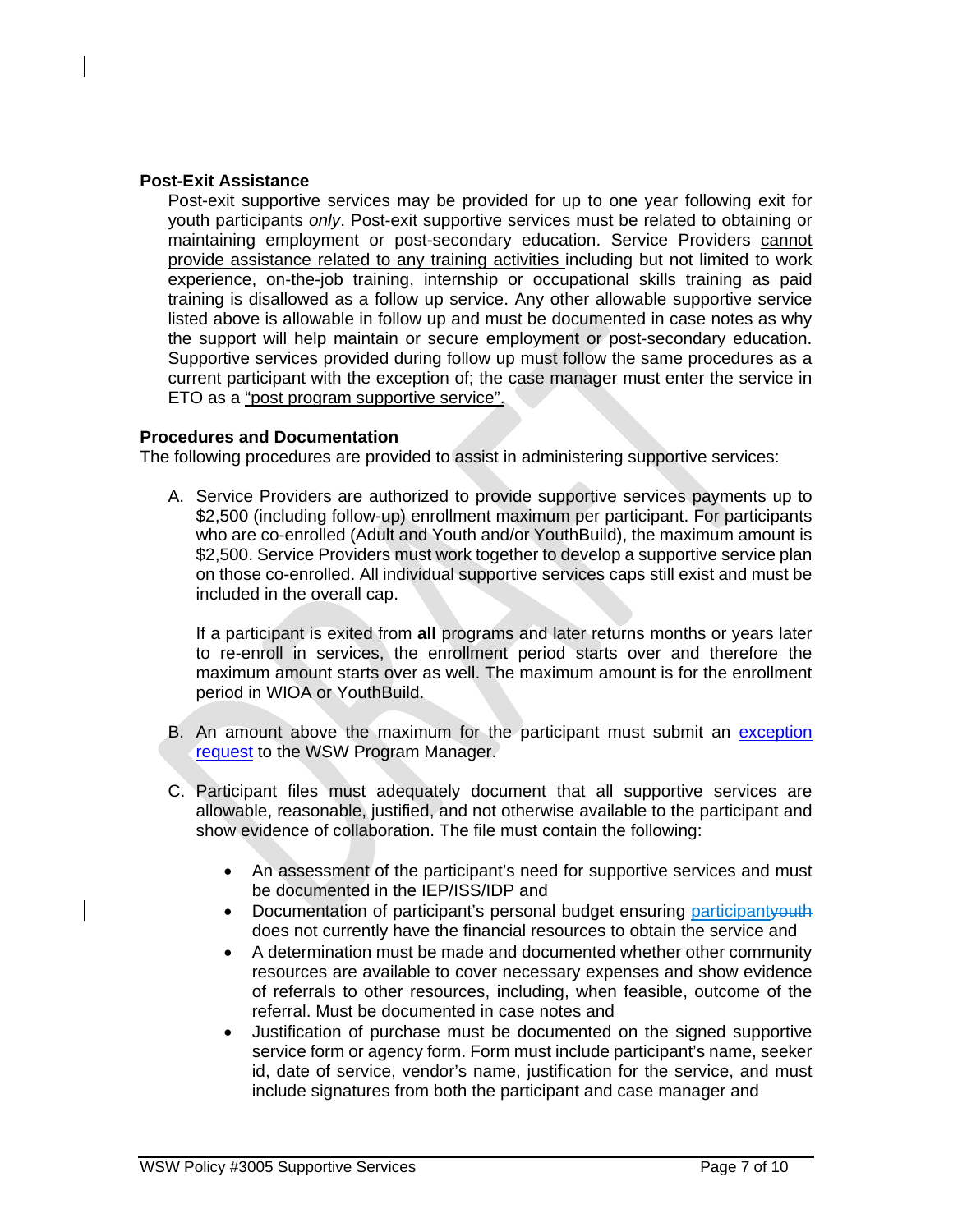- Evidence that other non-WIOA or YouthBuild sources were explored and documented in case notes or on the supportive service form and
- A service/touchpoint must be added to the electronic file on the date the service item was provided received by participant. Must include what was purchased and the amount expended and
- A case note must be entered giving a summary of all above, including but not limited to, the need/justification for why the item was purchased or given, describe other resources exhausted, and amount expended and
- Service provider must make available an itemized list of all supportive services provided to participant. tracking log or print out from accounting system that The list must includes each supportive service, the date of service, type of service, amount of the service, and a current total of supportive services spent to date.

Supportive services cannot be expended before a participant is enrolled in program. In addition, support may be provided as a follow-up service for up to 12 months after exit for youth programs only. Service Providers must follow the Post-Exit Assistance section above.

# **Disallowed Supportive Services**

Supportive service dollars (including youth incentives) **cannot** be used to pay for the following items for a participant that is either currently enrolled or in follow up of any WSW funded program.

- Support for expenses incurred prior to participant's enrollment in program. Participant must be enrolled before support can be provided. For example, service provider cannot pay for transportation assistance prior to date of enrollment.
- Fines and penalties such as traffic violations or other criminal related charges.
- Late finance charges, taxes, and interest payments.
- Child support payments.
- Bail or restitution.
- Entertainment including but not limited to:
	- i. tips
	- ii. theater tickets
	- iii. restaurant gift cards
	- iv. sporting events or
	- v. other venue where entertainment is the sole purpose
- Pet food.
- Alcohol, marijuana, or tobacco products.
- Refundable deposits.
- Contributions or donations, federal funds cannot be used to donate or contribute to an organization on behalf of the participant.
- Items for family members or friends, federal funds cannot be used to purchase items for anyone other than the enrolled participant.
- Groceries
- On site meals during a training or education program.
- Vehicle payment or
- Out of state job search and relocation expenses that are paid for by the prospective employer.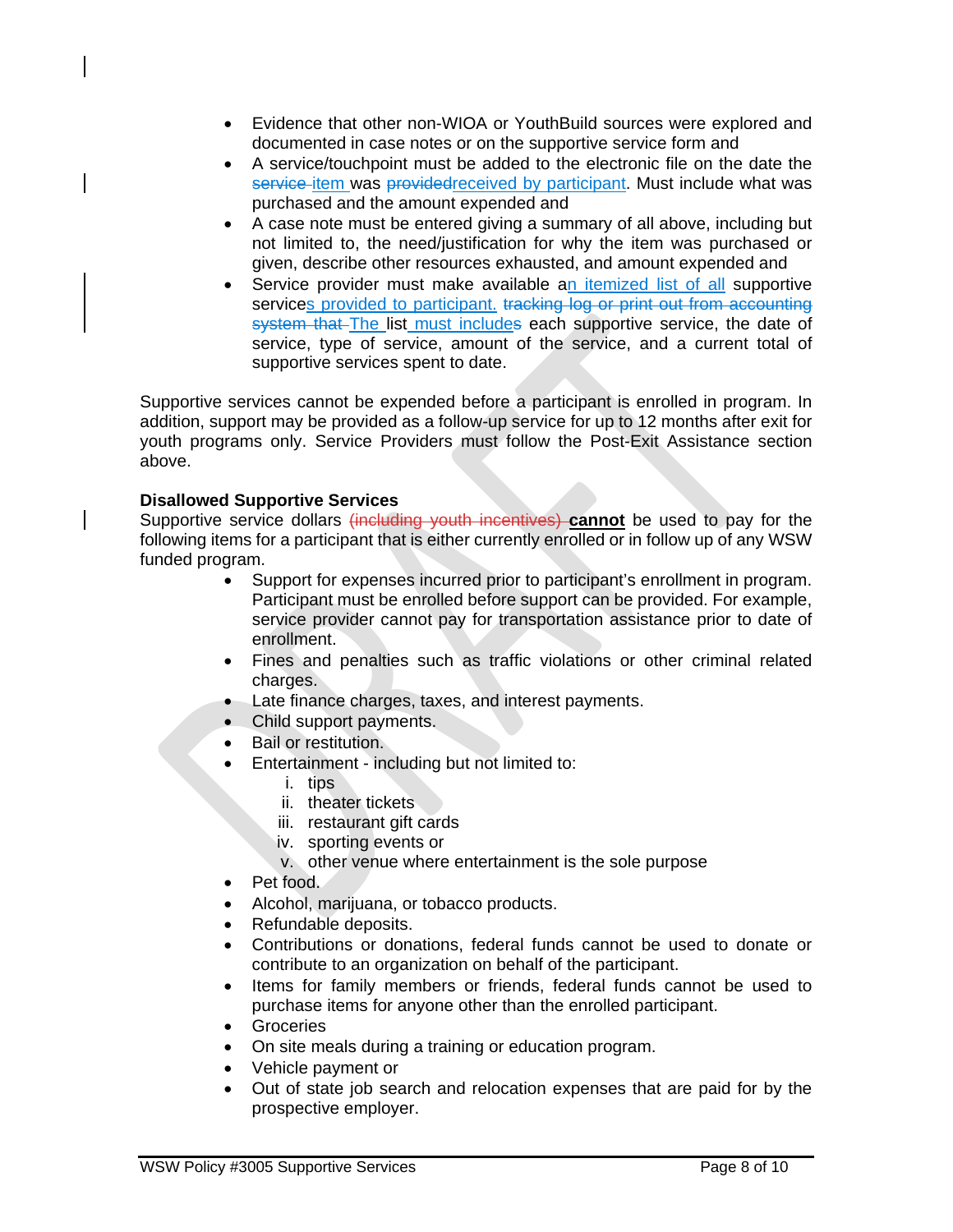### **Needs Related Payments**

Needs Related Payments (NRPs) are a form of supportive services available to eligible WIOA Adult, Dislocated Workers, and OSY 18-24 enrolled in training and intended for cash assistance. NRP **are not** authorized by Workforce Southwest Washington. Therefore, NRP's **are not allowable** in Southwest Workforce Development Area.

### **Right to Reduce or Eliminate Supportive Services:**

WSW reserves the right to reduce or eliminate supportive services in the event funding is reduced or other budgetary constraints exist. In such circumstances, WSW will work with service providers to determine equitable measures to effect the reduction or elimination, including sufficient prior notice for participants. In no event would a reduction or elimination of funded supportive services be retroactive.

#### **Supportive Service Waiver Process**

In some unique circumstances, service providers may be unable to obtain receipts for goods or services. In such circumstances, staff shall investigate the circumstances and document in writing his/her findings and what, if any, corrective action is taken.

On an individual basis, limitations for supportive services including incentives may be waived by the WSW Program Manager or his/her designee. Consideration of waiver requests shall ensure to the extent possible that similarly situated participants receive similar payments. Copies of the approved waiver documenting the extraordinary circumstances that exist/existed will be maintained in the participant's file and in the fiscal records.

#### **Definitions:**

Exhausted all Resources – a process in which the participant and case manager will research and document all other possibilities for receiving the requested support. Documentation must be written in case notes and hard copy supportive service form should include that all resources were exhausted prior to using WIOA, YouthBuild, or other federal funds.

Financial Assessment – an assessment recorded at the time of enrollment or shortly after registration of the participant's budget often used to determine self-sufficiency and support needs. Providers can use the [Self-Sufficiency Calculator](http://www.thecalculator.org/) or the Budget Calculator on the Job Match side of WorkSourceWA.

Needs-related Payments (NRPs) - Financial assistance to participants for the purpose of enabling them to participate in training and a supportive service authorized by WIOA Section 134(d)(3) for adults and dislocated workers and proposed 20 CFR 681.570 for youth. Unlike other supportive services, in order to qualify for needs-related payments, a participant must be enrolled in training. Based on approval established by LWDBs and is intended to provide cash assistance to participants [proposed 20 CFR 680.930]. NRP are **not allowable** in the Southwest Region.

#### **References:**

- [Workforce Innovation and Opportunity Act of 2014](https://www.congress.gov/113/bills/hr803/BILLS-113hr803enr.pdf)
- [Department of Labor WIOA Final Rules](https://www.doleta.gov/WIOA/Docs/wioa-regs-joint-final-rule.pdf)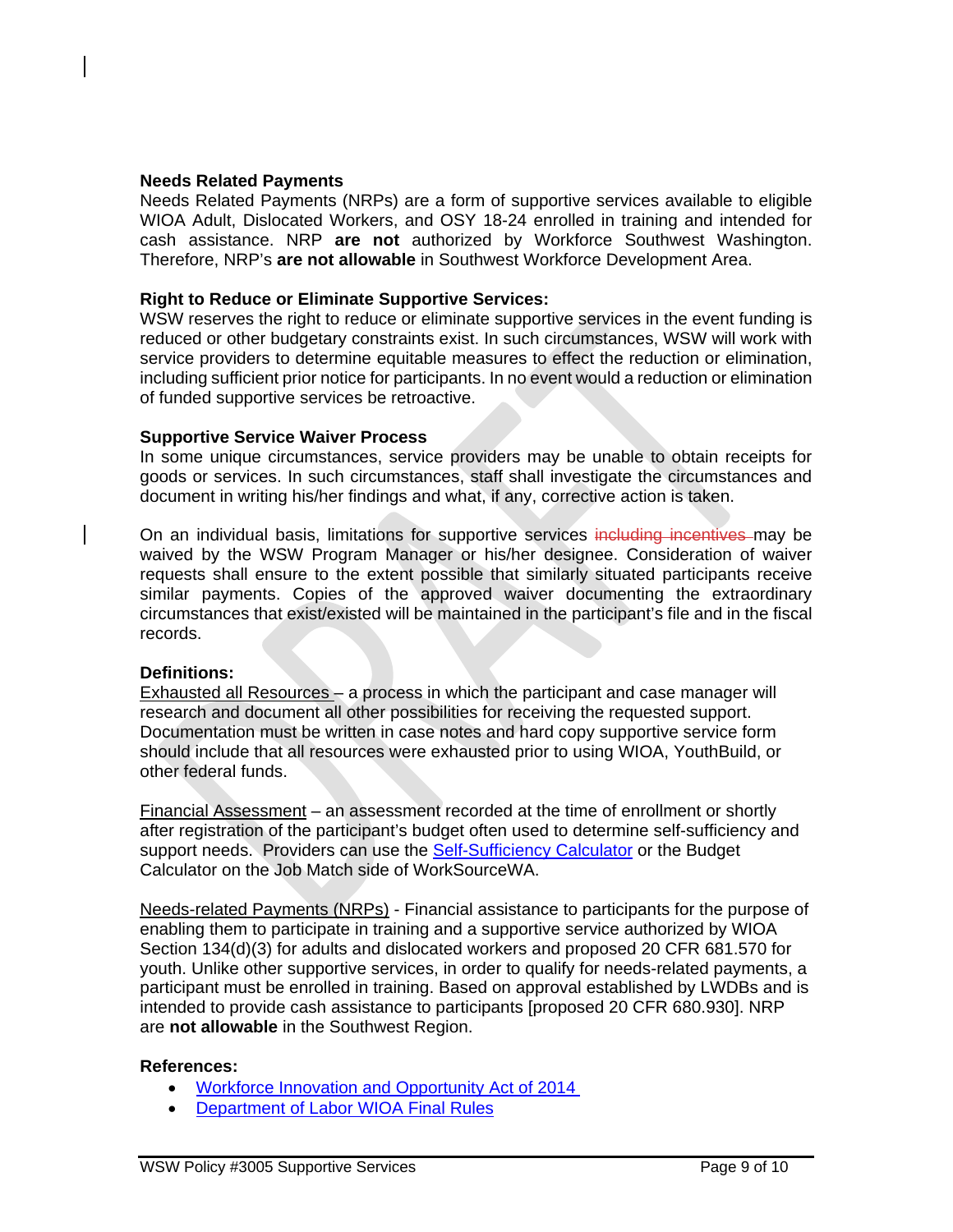- [Office of Management and Budget 2 CFR 200](http://www.ecfr.gov/cgi-bin/text-idx?tpl=/ecfrbrowse/Title02/2cfr200_main_02.tpl)
- **[Employment Security Department Policy #5602](http://media.wpc.wa.gov/media/WPC/adm/policy/5602-2.pdf) Rev 2**
- [WSW TA Memo #24 WIOA Services](http://workforcesw.org/providers#technical-assistance)
- **[TEGL 19-16 Guidance for Adult and Dislocated Worker Programs](https://wdr.doleta.gov/directives/attach/TEGL/TEGL_19-16.pdf)**
- [ESD WIN0078](http://media.wpc.wa.gov/media/WPC/adm/policy/0078.pdf)
- 5621 (Rev2) Incentive Payments to WIOA Title I Participants

### **Supersedes:**

- WSW Policy 3005 Rev 4 last revision date 9/4/2018
- WSW Policy 3005 Rev 3 last revision date 2/15/2018
- WSW Policy 3005 Rev 2 last revision date 5/24/2017
- WSW Policy 3005 Rev 1 last revision date 10/31/2016
- SWWDC Policy #3021 last revision date 4/27/2016
- SWWDC Policy #3005 last revision date 4/16/2012
- SWWDC Policy #3010 Needs Related Payment

### **Website:**

<http://workforcesw.org/providers#OperationsPolicies>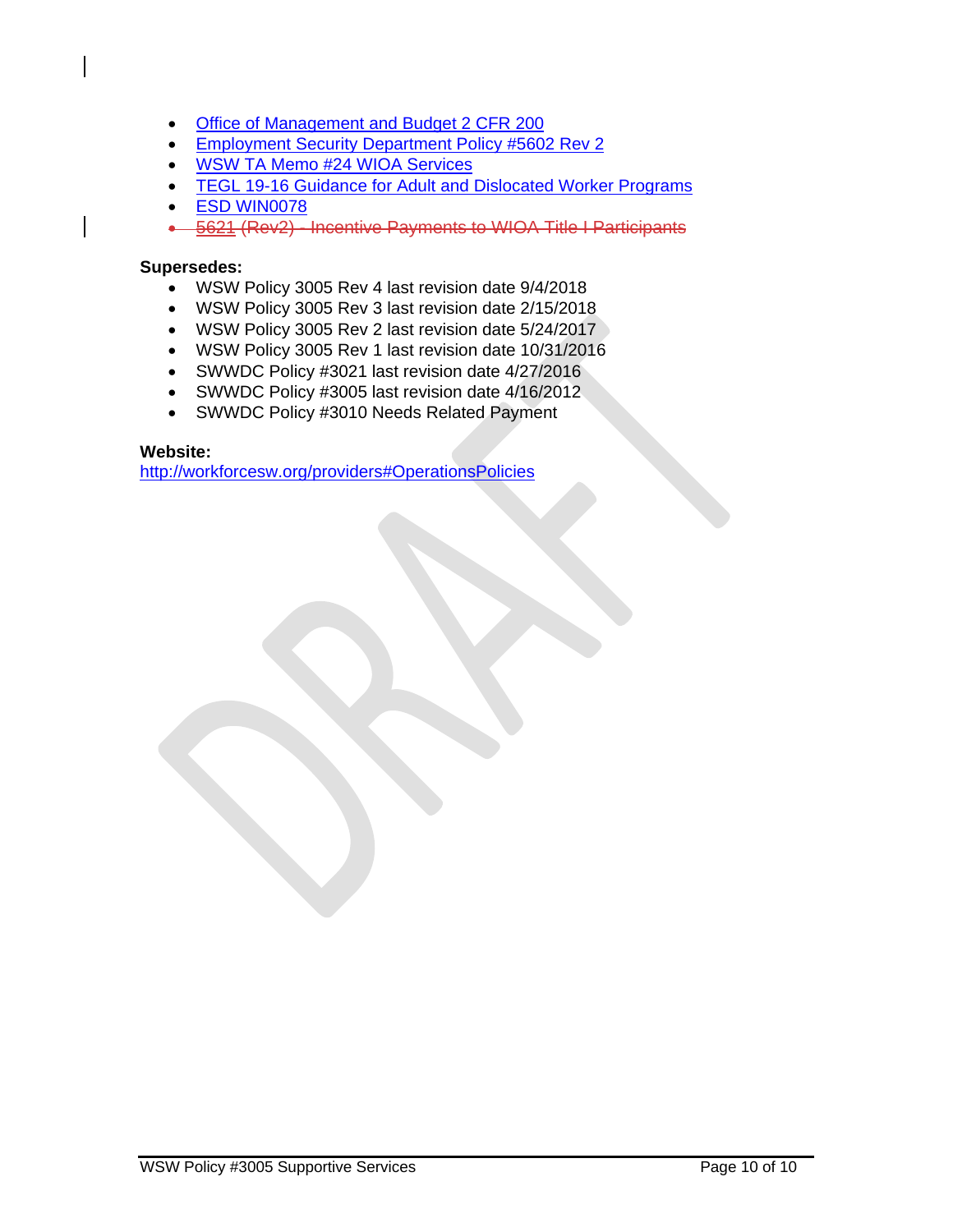

# **Trade Assistance Act and Dislocated Worker Co-Enrollment POLICY #: 3036**

Date of Original Policy: 1/15/2021

## **PURPOSE**

To promote the integration and coordination of services between Trade Adjustment Assistance (TAA) and Workforce Innovation and Opportunity Act (WIOA) Title I-B Dislocated Worker (DW). In addition, communicate the requirement to co-enroll TAA participants into the DW program if they are eligible, unless they decline.

## **BACKGROUND**

WIOA emphasizes integrating services to better serve workforce customers. The U.S. Department of Labor (DOL) published the updated and consolidated TAA Final Rule on August 21, 2020. 20 CFR 618.325 requires co-enrollment of all TAA participants into the WIOA Title I-B Dislocated Worker (DW) program, subject to eligibility, unless they decline. Such co-enrollment advances a One Workforce System approach that integrates multiple programs to holistically meet the needs of workers and businesses.

Though there is no equivalent WIOA Final Rule or WIOA-operating guidance, DOL commented on page 51913 of the TAA Final Rule that States, under their Governor-Secretary Agreements, are required to implement the Final Rule. The Agreements bind state governments to the terms and conditions of the Agreement and implementation of the TAA program, including the co-enrollment requirement, and the ability to enforce the co-enrollment requirement at the state and local levels.

## **POLICY**

For the Southwest area, trade-affected workers, including Adversely Affected Incumbent Workers (see definition below), must be co-enrolled into the WIOA DW unless the participant declines. This integrated approach makes available to the participant additional resources that will help eliminate barriers to employment. If appropriate, enrollment into other system programs or partners should also be considered.

It is recommended that trade-affected workers, during the common intake process is coenrolled at that time prior to the TAA petition being certified. If the TAA petition results in negative determination, or denial, the individual can still receive services through WIOA DW or another enrolled program. If co-enrolled, coordination of services must be documented in ETO case notes to ensure duplicate service delivery does not occur. Case notes must also document the funding source paying for training or supportive services provided, if co-enrolled.

Providers (TAA and Title I) must review and follow [TEGL](https://wdr.doleta.gov/directives/corr_doc.cfm?DOCN=6273) 4[-20.](https://wdr.doleta.gov/directives/corr_doc.cfm?DOCN=6273)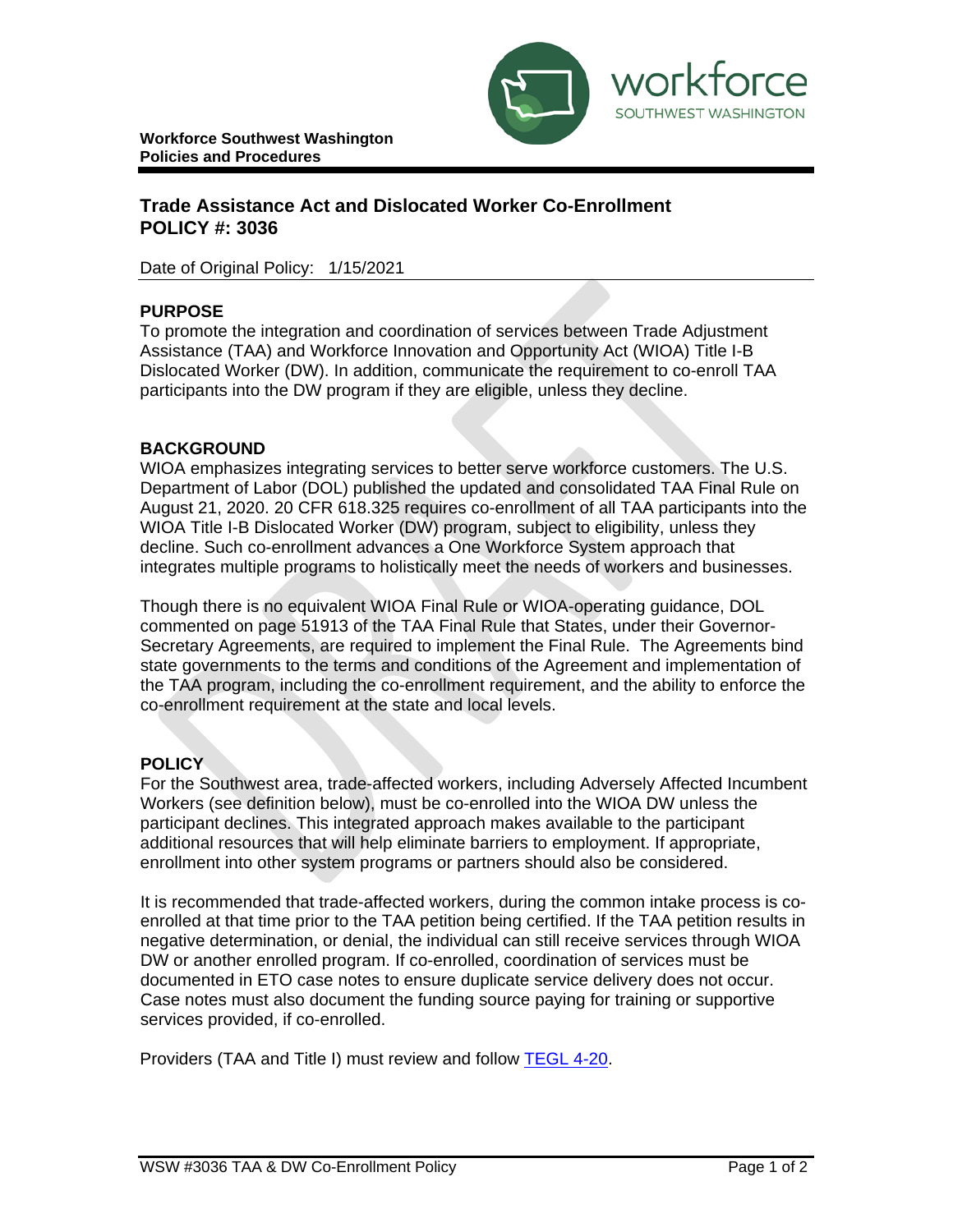## **PROCEDURES**

Case Managers must do the following:

- A. TAA Case Managers and WIOA DW Case Managers will become familiar with eligibility requirements for both programs.
- B. Referrals will be submitted by TAA to DW within 10 working days of the enrollment into TAA. If the trade-affected worker declines the referral or the enrollment into multiple programs, a case note must be added noting referral was attempted and declined or not eligible.
- C. DW case manager must follow up and determine eligibility and enroll within 10 working days of the referral. Again, documenting in case notes the attempts, determination, and enrollment. In addition, making sure TAA case manager is aware of co-enrollment and begin to coordinate service delivery.
- D. TAA case manager as part of the enrollment process, documents the initial, comprehensive, and specialized assessments in ETO. DW may use these same assessments for DW enrollment if done within the timeframe specified above.

## **DEFINITIONS:**

## Adversely Affected Incumbent Workers (AAIW) –

A worker who:

- 1) Is a member of a worker group certified as eligible to apply for the TAA program under subpart B of the TAA Final Rule; and
- 2) Has not been totally or partially separated from adversely affected employment; and
- 3) DOL determines, on an individual basis, is threatened with total or partial separation.

# **REFERENCES/RESOURCES:**

- 20 CFR [618.325,](https://www.ecfr.gov/cgi-bin/text-idx?node=pt20.3.618&rgn=div5&se20.3.618_1325) Integrated service strategies and Workforce Innovation and Opportunity Act co-enrollment, Trade Adjustment Assistance Final Rule, Federal Register, Volume 85, No. 163, August 21, 2020, page 51987.
- Training and [Employment Guidance](https://wdr.doleta.gov/directives/corr_doc.cfm?DOCN=6273) Letter (TEGL) 04-20, Guidance on Integrating Services for Trade-Affected Workers under the TAA Program with the WIOA Title I DW Program, October 29, 2020
- [5617](http://media.wpc.wa.gov/media/WPC/adm/policy/5617-1.pdf) TAA & DW Co-enrollment, Employment Security Department Policy

## **WEBSITE:**

<http://workforcesw.org/providers#OperationsPolicies>

## **INQUIRIES:**

Please contact Amy Gimlin [agimlin@workforcesw.org](mailto:agimlin@workforcesw.org) (360) 567-1059 for questions.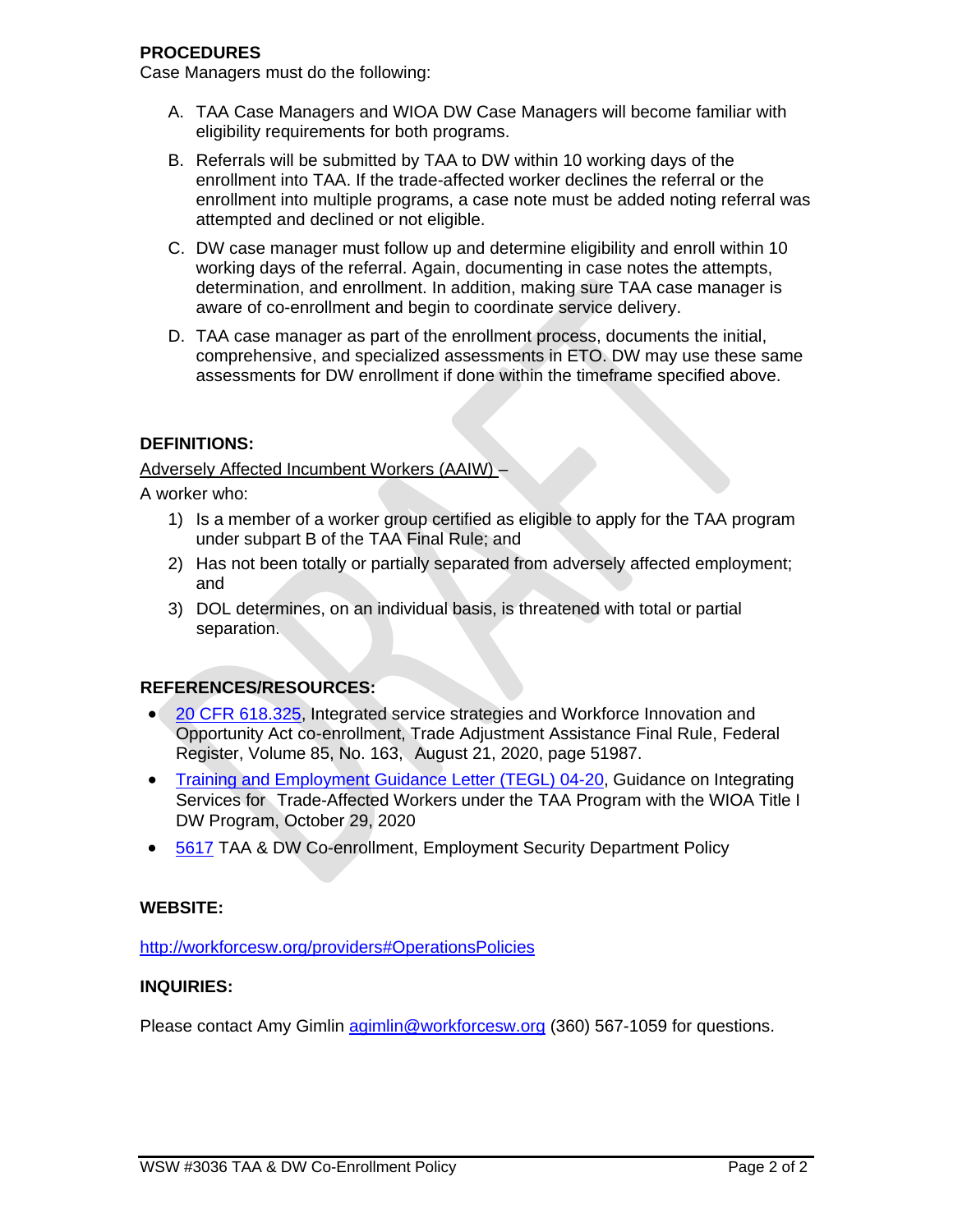

# **BOARD OF DIRECTORS TREASURERS MEMO**

**DATE:**  MARCH 10, 2021 **TO:**  WSW BOARD OF DIRECTORS **FROM:** RENNY CHRISTOPHER – TREASURER OF THE BOARD  $R$ KEVIN PERKEY –CHIEF EXECUTIVE OFFICER **RE:**  FINANCE COMMITTEE REPORT OUT

#### **A joint meeting of the WSW Executive Board and the WSW Finance Committee was held on January 27 , 2021**

- Cora Kenworthy, CPA, and Jeremy Fogelquist, CPA from the auditing firm of Johnson, Stone & Pagano, P.S., presented the results of the financial audit for the program year ended June 30, 2020.
- The final audit report includes an unqualified opinion of the WSW financial statements and there were no audit findings. Additionally, the auditing firm gave an unqualified opinion for the compliance audit of our major federal programs. The Audit Report and Management Letter are included in the meeting packet.

#### The Finance Committee of the WSW Board of Directors met on February 17, 2021

.

- Second quarter program year 2020 reports regarding obligations and spending were reviewed.
- The WSW IRS Form 990 was reviewed and approved. The 990 was later reviewed and approved by the Executive Board and has been timely filed by the WSW auditor.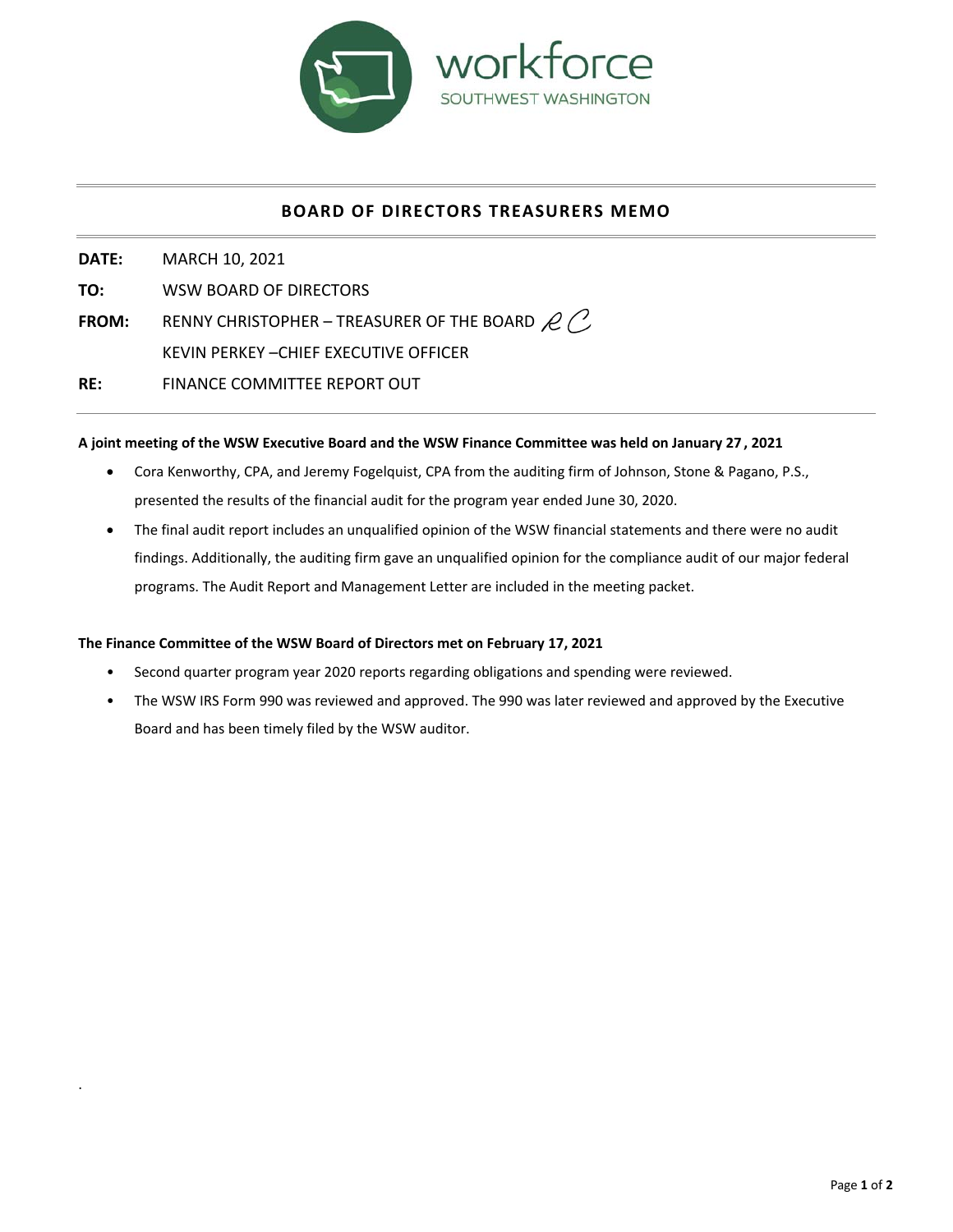# **Traci Williams**

| From:    | Traci Williams                    |  |
|----------|-----------------------------------|--|
| Sent:    | Tuesday, February 2, 2021 3:55 PM |  |
| To:      | Kevin Perkey                      |  |
| Cc:      | Amy Gimlin                        |  |
| Subject: | Contract Approval - 19 Approved   |  |

Ben Bagherpour – Yes Bob Gustainis – Yes Darcy Altizer – Yes Eddie Martin – Yes Jen Baker – Yes John Vanderkin – Yes Kelley Foy – Yes Mike Bridges – Yes Renny Christopher – Yes Scott Haas – Yes Ilona Kerby – Yes Diane McWithey – Yes Ralph Clark – Yes Michele Mulhern – Yes Chris Bailey – Yes Mara Kieval – Yes A.D. Simmons – Yes Bob Carroll – Yes Shannon Stull – Yes

Haven't heard back from the following: Monte Constable Bob Jungers Ted Sprague Paige Spratt

# Best regards,

Traci



**TRACI WILLIAMS Executive Administrator/Office Manager**  twilliams@workforcesw.org 360.567.1070 www.workforcesw.org

**Workforce Southwest Washington**  805 Broadway, Suite 412 | Vancouver, WA 98660 **Follow us: Twitter I LinkedIn** 

**From:** Kevin Perkey <kperkey@workforcesw.org> **Sent:** Friday, January 29, 2021 10:00 AM **To:** Traci Williams <TWilliams@workforcesw.org>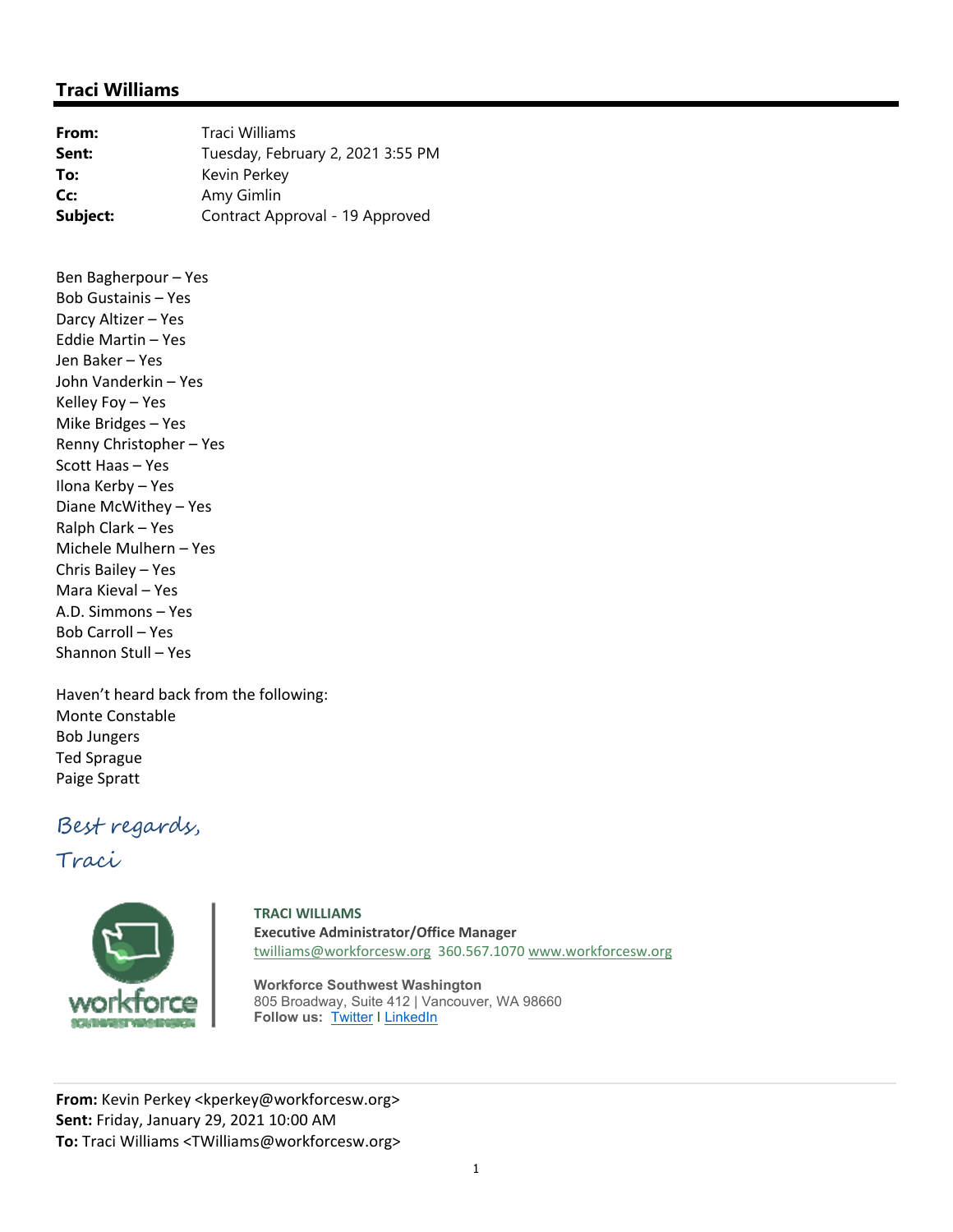## **Cc:** Amy Gimlin <agimlin@workforcesw.org> **Subject:** Re: Contract Approval Needed

Yes. Please send. Thanks!



**Kevin Perkey** (he/him/his) Chief Executive Officer kperkey@workforcesw.org I 503.902.2875 I www.workforcesw.org

Workforce Southwest Washington 805 Broadway, Suite 412 | Vancouver, WA 98660

**From:** Traci Williams <TWilliams@workforcesw.org> **Date:** Friday, January 29, 2021 at 9:25 AM **To:** Kevin Perkey <kperkey@workforcesw.org> **Cc:** Amy Gimlin <agimlin@workforcesw.org> **Subject:** RE: Contract Approval Needed

Hi Kevin –

I was just checking back in to see if this is okay to send out to the full board? I will need to remove the word yesterday where it refences the executive meeting date.

Thanks and Happy Friday!!

Best regards,

Traci



**TRACI WILLIAMS Executive Administrator/Office Manager**  twilliams@workforcesw.org 360.567.1070 www.workforcesw.org

**Workforce Southwest Washington** 805 Broadway, Suite 412 | Vancouver, WA 98660 **Follow us:** Twitter I LinkedIn

**From:** Traci Williams **Sent:** Thursday, January 28, 2021 10:31 AM **To:** Kevin Perkey <kperkey@workforcesw.org> **Subject:** Contract Approval Needed **Importance:** High

Hi Kevin –

Please see below the contract approval email that I will be sending out to the board today. Please let me know if there is any changes that you would like made and if its okay for me to send out on your behalf. Thanks!!